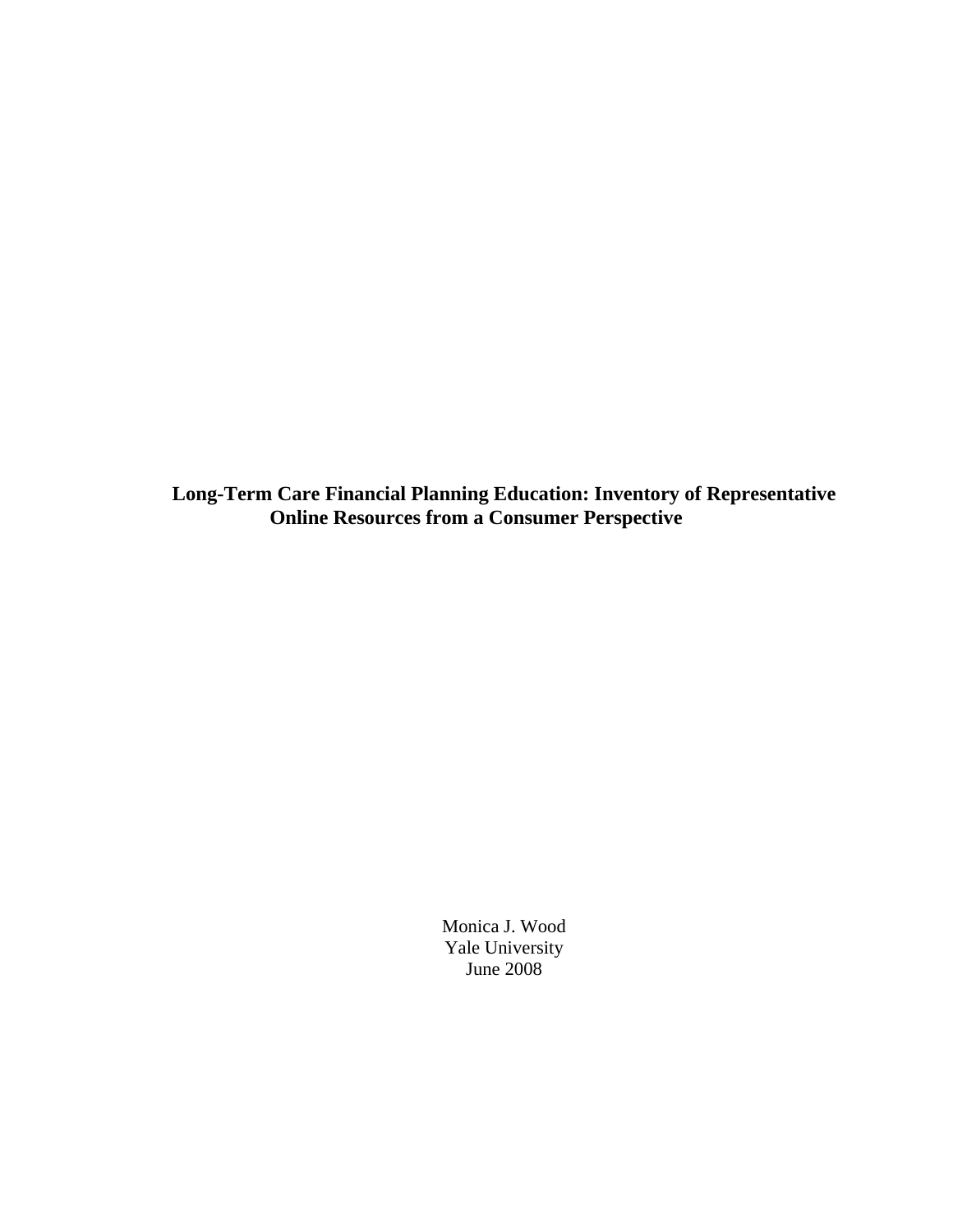## **Acknowledgments**

We gratefully acknowledge Julia Evans Starr and William Eddy from the Connecticut Commission on Aging, Dr. Julie Robison and Noreen Shugrue from the University of Connecticut Health Center's Center on Aging, and Dr. Leslie Curry from the Yale School of Public Health for providing the opportunity to prepare this report and for their support and assistance throughout the project.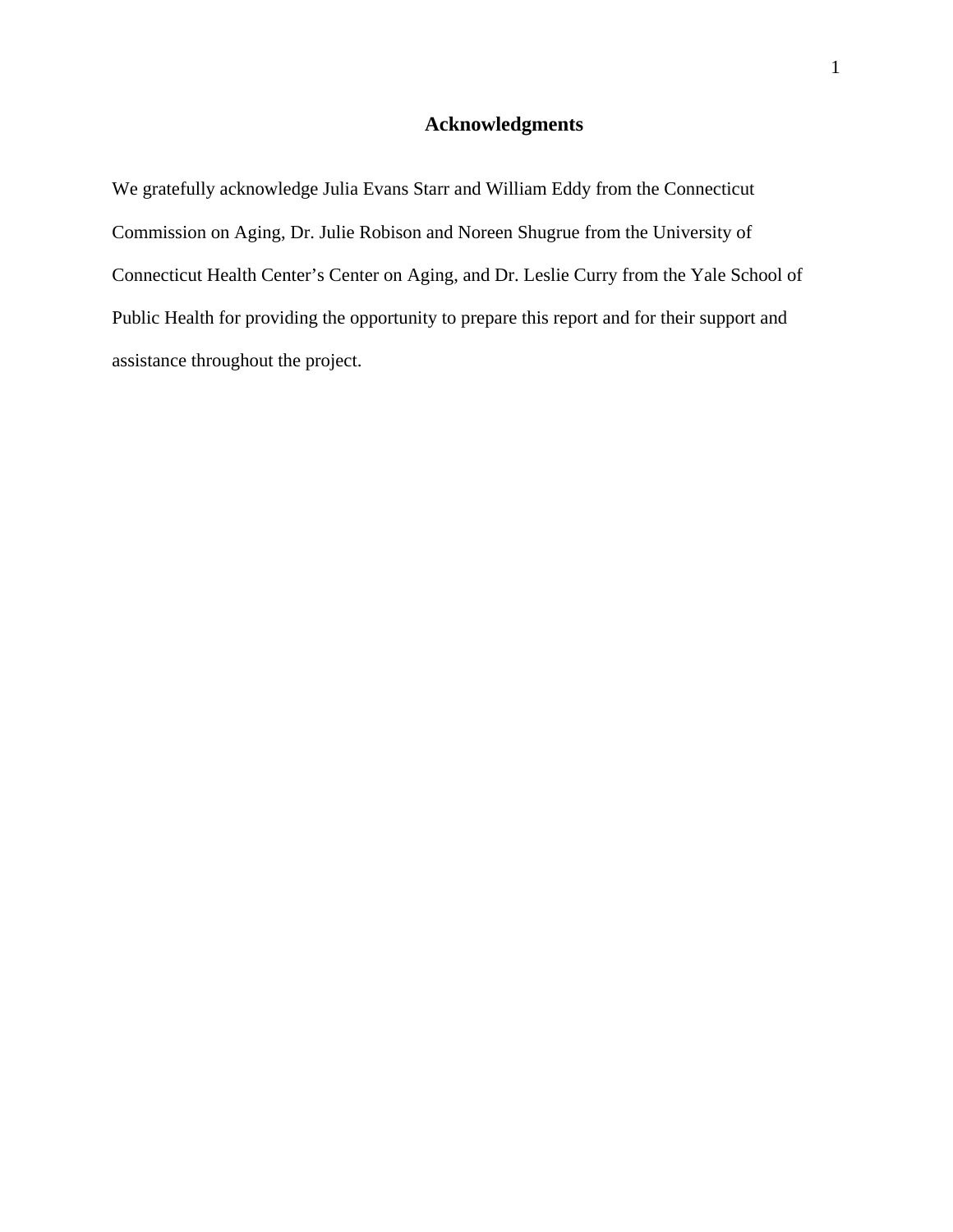#### **Executive Summary**

Many Americans are misinformed about the cost and financing of long-term care and do not know where to turn to find clear, reliable, and comprehensive information. This report presents findings from a systematic, consumer-centered review of four online information sources according to four criteria: (1) credibility, trustworthiness and potential bias, (2) comprehensiveness or the scope of funding options discussed, (3) ease of use, and (4) special features and limitations. The following websites were selected to represent government, private sector, advocacy and grassroots information sources: Medicare.gov, LTC.com, AARP.org, and an individual consultant's webpage dedicated to long-term care financing. The sources were highly variable in the scope, quality and format of information provided.

This consumer-oriented review highlights the importance of ease of navigation and accessibility, the advantage of including unique interactive tools to render the information presented more personalized for each consumer, and the benefit of adding direct consumer perspectives to national information repositories. As a crucial first step, improving accessibility and navigation would allow consumers to readily identify pertinent information. Interactive tools such as cost calculators, provided with background information to help the consumer determine the basis of the calculated estimates and the significance of the results on their planning decisions, could generate information more applicable to consumer needs. The inclusion of personal reflections would achieve a similar purpose, complementing empirical data with consumer experiences that highlight the diversity of long-term care needs, services, costs, and financing options. In order to better understand American consumers' information needs, a next step could be to investigate consumer behavior to determine what information is most useful to them and how they employ various educational resources in their planning decisions.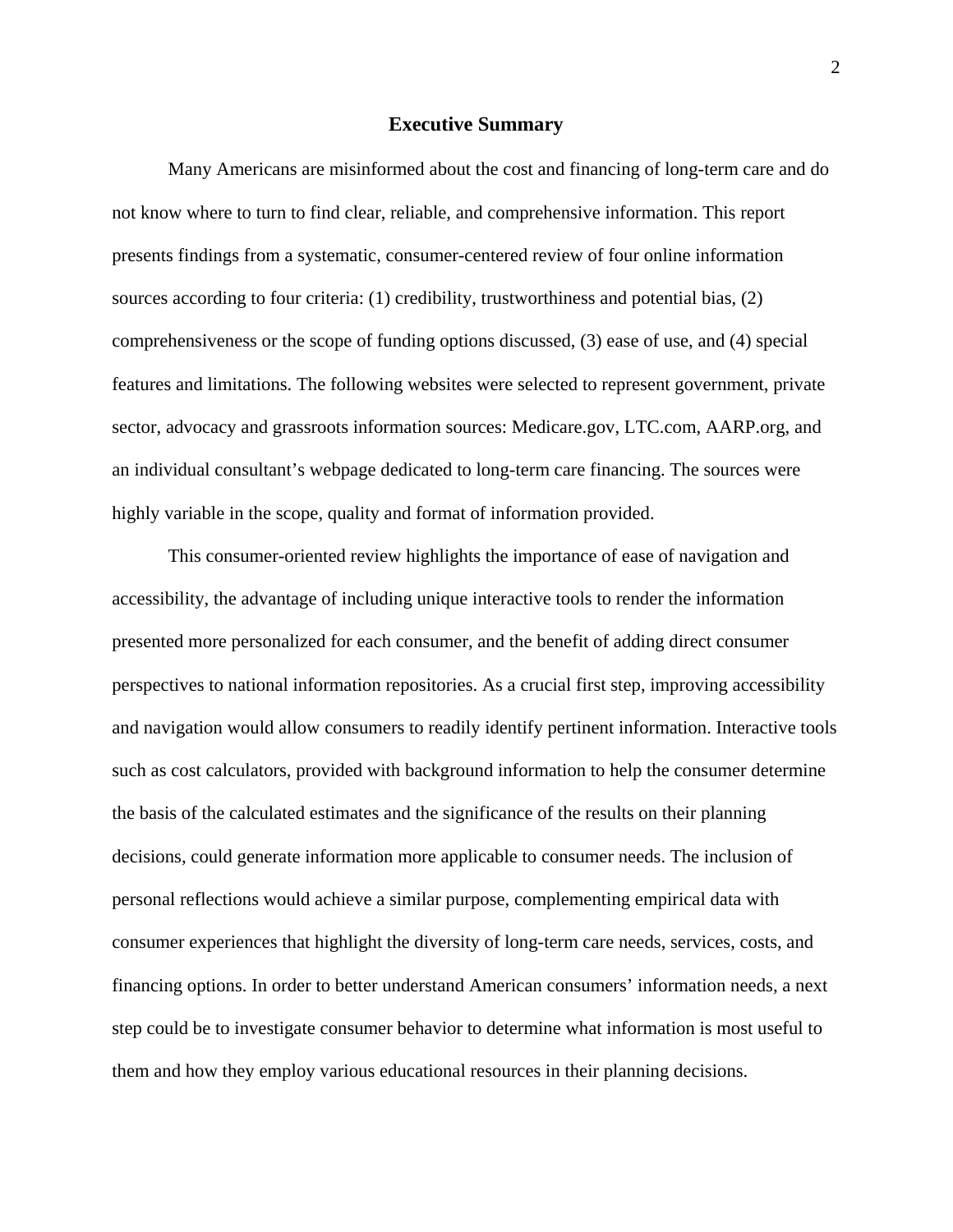# **Long-Term Care Financial Planning Education: Systematic Review of Representative Online Resources from a Consumer Perspective**

The impact of the demographic changes on the need for long-term care (LTC) in the United States can no longer be denied: as the baby-boomer generation ages, more seniors are likely to be disabled or to suffer from chronic illnesses that require some degree of LTC to assist them with functional needs (i.e. ADLs and IADLs). The U.S. Department of Health & Human Services estimates that currently, about 9 million Americans over the age of 65 will require LTC annually. This figure is expected to grow to 12 million by 2020. Because LTC includes a wide range of medical and non-medical services and assists a highly diverse population (with varying ages, needs, cultural and ethnic background, income level, among numerous other characteristics that may influence preferences over types of services and ability to pay for LTC), accurately assessing the need for LTC on a societal level in order to craft effective, efficient, and equitable policies represents a sizeable challenge. Indeed, LTC is provided in a continuum of settings and by a variety of caregivers. Some individuals receive care in a nursing home while others utilize an assisted living facility or other home and community-based services. Both paid and informal (usually unpaid, often relatives) caregivers contribute to care across nearly all settings. While scholars and policymakers may find the complexity of LTC structure daunting, individual consumers of LTC and those who wish to become prepared for the risk of requiring such services in the future face an even greater hurdle when attempting to plan for long-term care: recent studies have found that *the vast majority of people are neither aware of the costs for LTC nor financially prepared for expenditures and many who wish to be prepared do not know where to find clear, comprehensive, and unbiased information* (Robison et al., 2007). The purpose of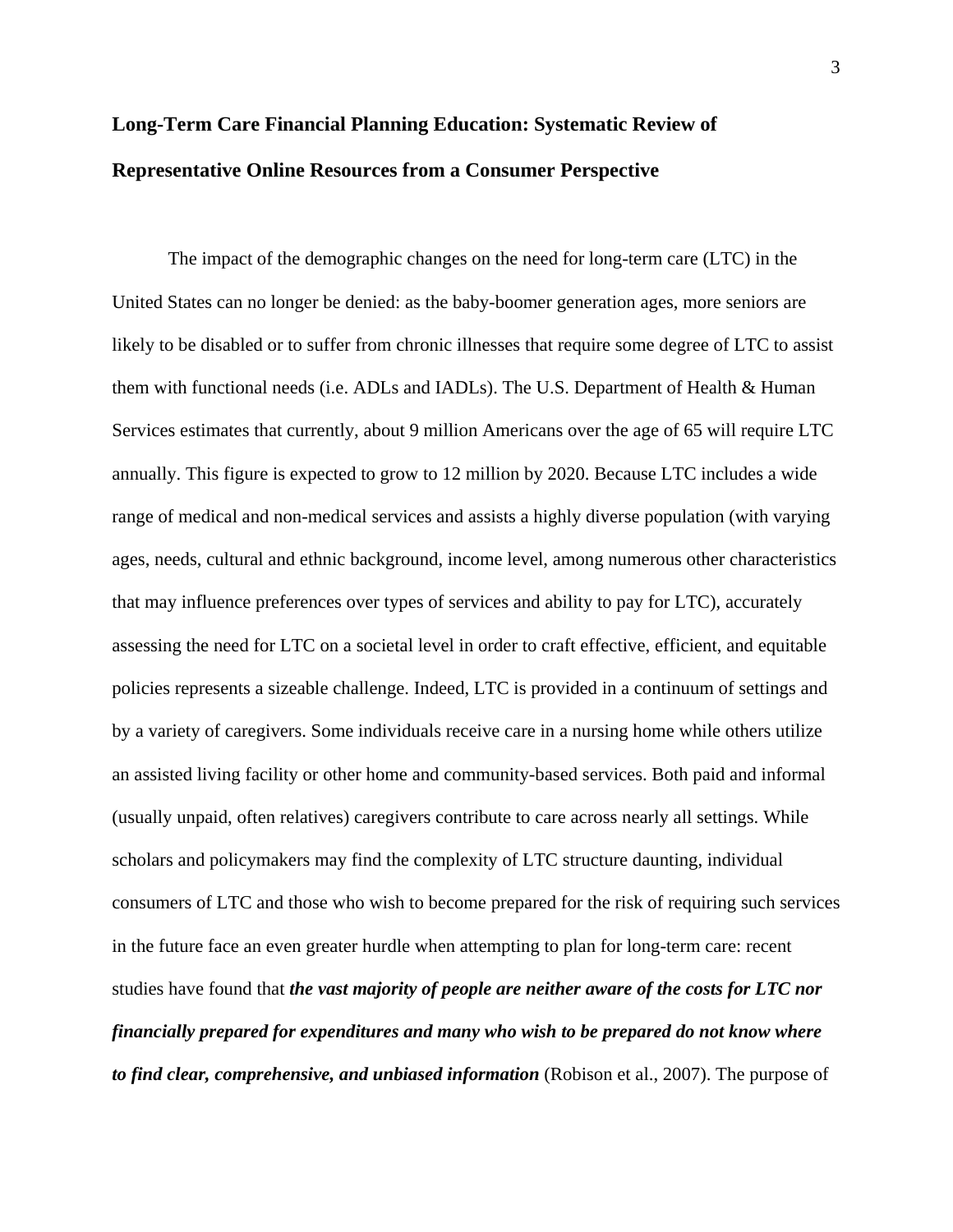this paper is to provide a systematic review of representative sources of information available to the public on the Internet and to characterize these resources from the point of view of a consumer interested in the financial planning for future LTC. These findings may be informative in the creation of policies overseeing the design of a publicly accessible online information repository about LTC financial planning options.

#### **The Reality of Paying for Long-Term Care: a Wake-Up Call for Suitable Preparation**

Why should individuals plan how to finance LTC services? First, the risk for long-term care is uncertain for many: the U.S. Department of Health and Human Services predicts that individuals over the age of 65 have a 40% chance of entering a nursing home and 10% of them will reside there 5 years or more. Furthermore, paying for long-term care services represents a tremendous hurdle for those individuals who will require assistance. An AARP Public Policy Institute research report finds that a semi-private room in a nursing home costs an average of \$66,795 per year while the average private-pay private room costs \$75,190 per year in 2006 (Houser, 2007). Expenses in the state of Connecticut considerably surpass national averages: the AARP reports that a private room in Connecticut in 2007 cost about an average of \$164,980 per year, while assisted living required \$50,574 per year on average. Although Medicaid provides funds for 65% of nursing home residents, this government program is means-tested and beneficiaries must meet a certain threshold of poverty before they become eligible. Confronted with such exorbitant costs, many individuals requiring LTC are thus forced to "spend down," or utilize their assets until they are low enough to qualify them for Medicaid. In addition, individuals may wish to be informed of LTC options other than nursing homes or skilled nursing facilities, such as home and community based services that will keep them closer to their current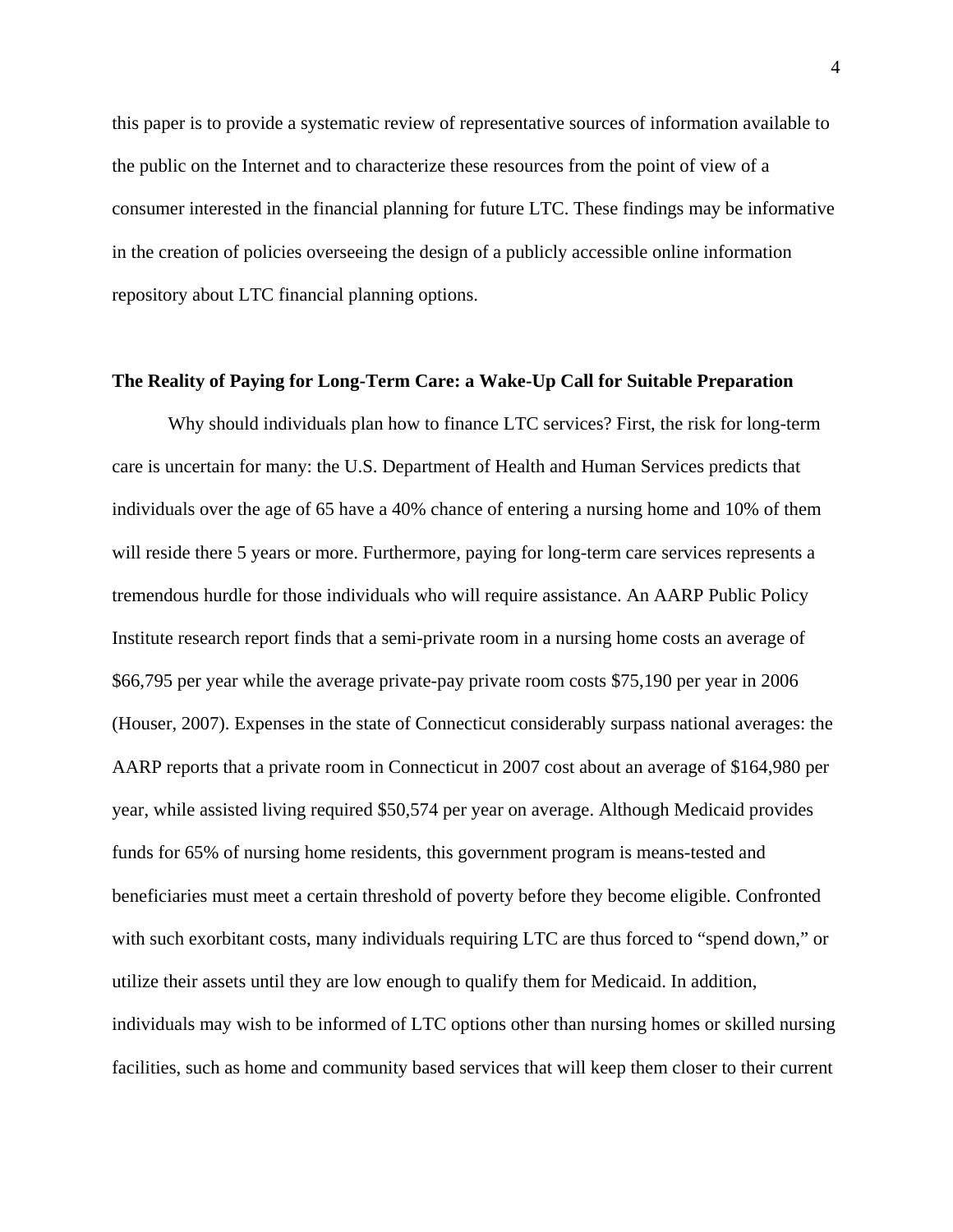living environment. Only certain Medicaid beneficiaries have access to HCBS options under Medicaid waivers targeting specific populations. Therefore, *planning ahead allows a greater degree of financial autonomy and control over one's resources and lifestyle options at the end of life*. Sound financial preparation may allow individuals to avoid the depletion of assets to qualify for Medicaid benefits and to bequest remaining resources to their heirs, or simply to choose the setting in which they prefer to have LTC services provided.

 While the risks and costs of LTC are significant, a recent national survey study conducted by the AARP polling 1800 Americans 42 years and older reveals an alarming gap between the real and publicly perceived economic implications of obtaining LTC services (AARP, 2006). The survey finds numerous misconceptions regarding both the costs of LTC and available sources of funding. Although many of the survey respondents claim to be familiar with LTC, only 8% of the respondents assessed the average costs of nursing homes correctly within  $\pm 20\%$ (the majority of estimates outside this range are underestimates), with 17% of the respondents admitting not knowing. The respondents were similarly unaware of real costs of a range of LTC services including home health aide and assisted living. Moreover, *many individuals incorrectly presume that their existing health care insurance or a government-sponsored financing program such as Medicare will cover their long-term care costs*. The AARP study finds that 59% of survey participants "believe Medicare covers nursing home stays for three months or more for age-related or other chronic conditions." In reality, Medicare funds rehabilitation after an acute health event: the program pays for skilled nursing facility only after three days of hospitalization, requires a co-payment after 20 days, and the benefit disappears altogether after 100 days. Additionally, while private LTC insurance take-up is known to be relatively low (estimated to be 9% of adults 55 and older in 2002), 29% of the AARP survey respondents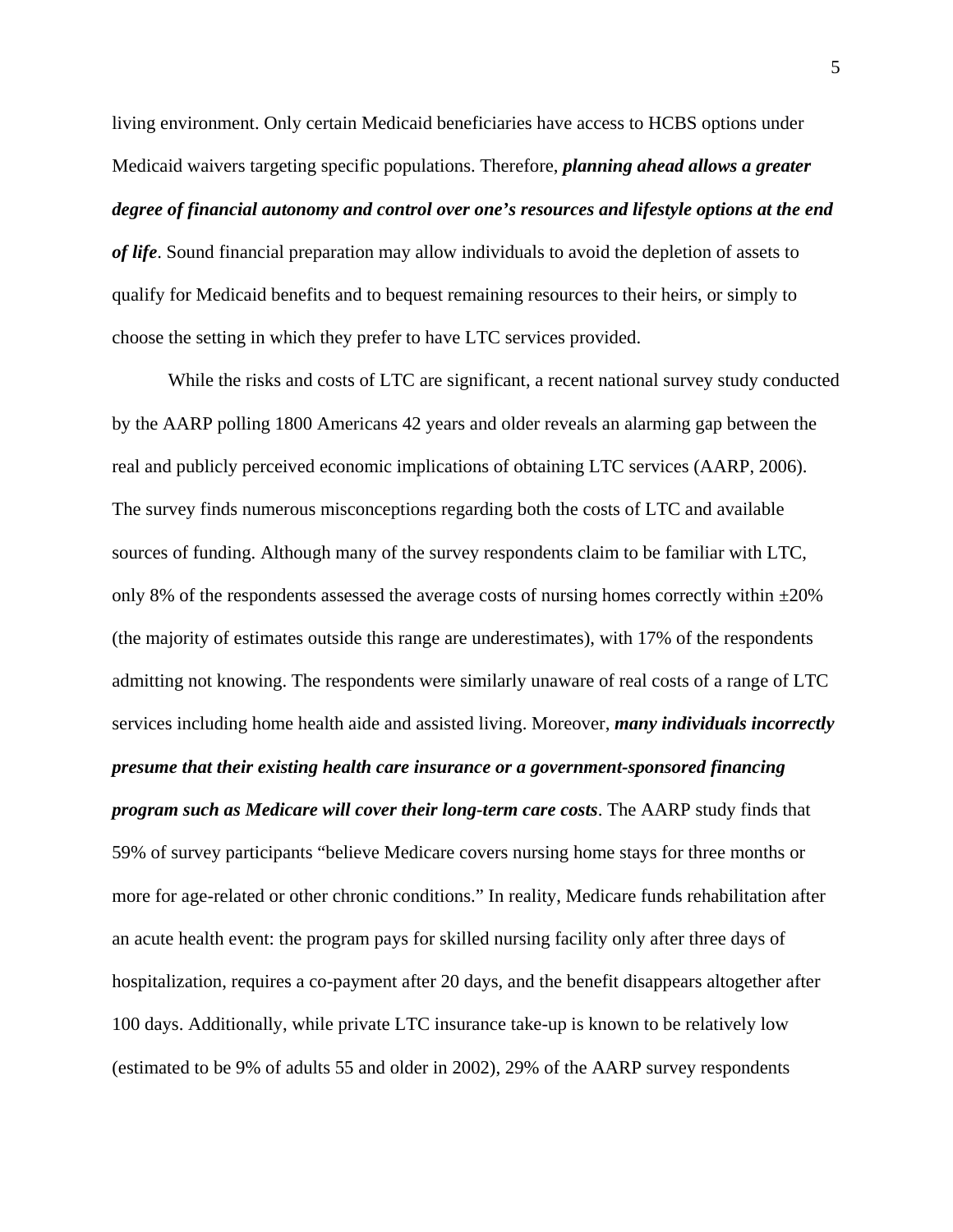believe they are insured through "work, a private policy, or by some other means," suggesting that *many individuals who believe to be financially prepared for LTC costs may not be*. Indeed, it appears that most Americans are not properly informed about the costs of LTC and funding sources in the event they would need such services and this problem must be addressed in effective LTC policies.

#### **Addressing the Information Gap: What's Out There?**

A 2006 Brown University report taking a multi-faceted look at the main challenges facing the future of long-term care in America explicitly points out that "there are two information problems: a prevailing lack of understanding about the importance of financing and personal preparation for the risk of long-term care, and a dearth of information about how to access needed services regardless of the ability to pay" (Miller and Mor, 2006). Given the rising costs of health care and the trend in demographics, the need for reliable and accessible LTC financial planning public educational tools is more urgent than ever. Properly informing potential LTC consumers would benefit consumers themselves, but also their families and friends who often represent informal sources of care, government agencies such as the Centers for Medicare & Medicaid Services (CMS), and private players such as LTC insurance providers. This paper will thus attempt to illuminate the first information problem identified by Miller and Mor, and compile and characterize possible candidates for online resources that can assist in financial preparation for LTC.

 In the following inventory, representative online sources of information on LTC financial planning will be evaluated from the point of view of an internet-proficient consumer, who is uncertain of LTC risks, according to several criteria: (1) credibility, trustworthiness and potential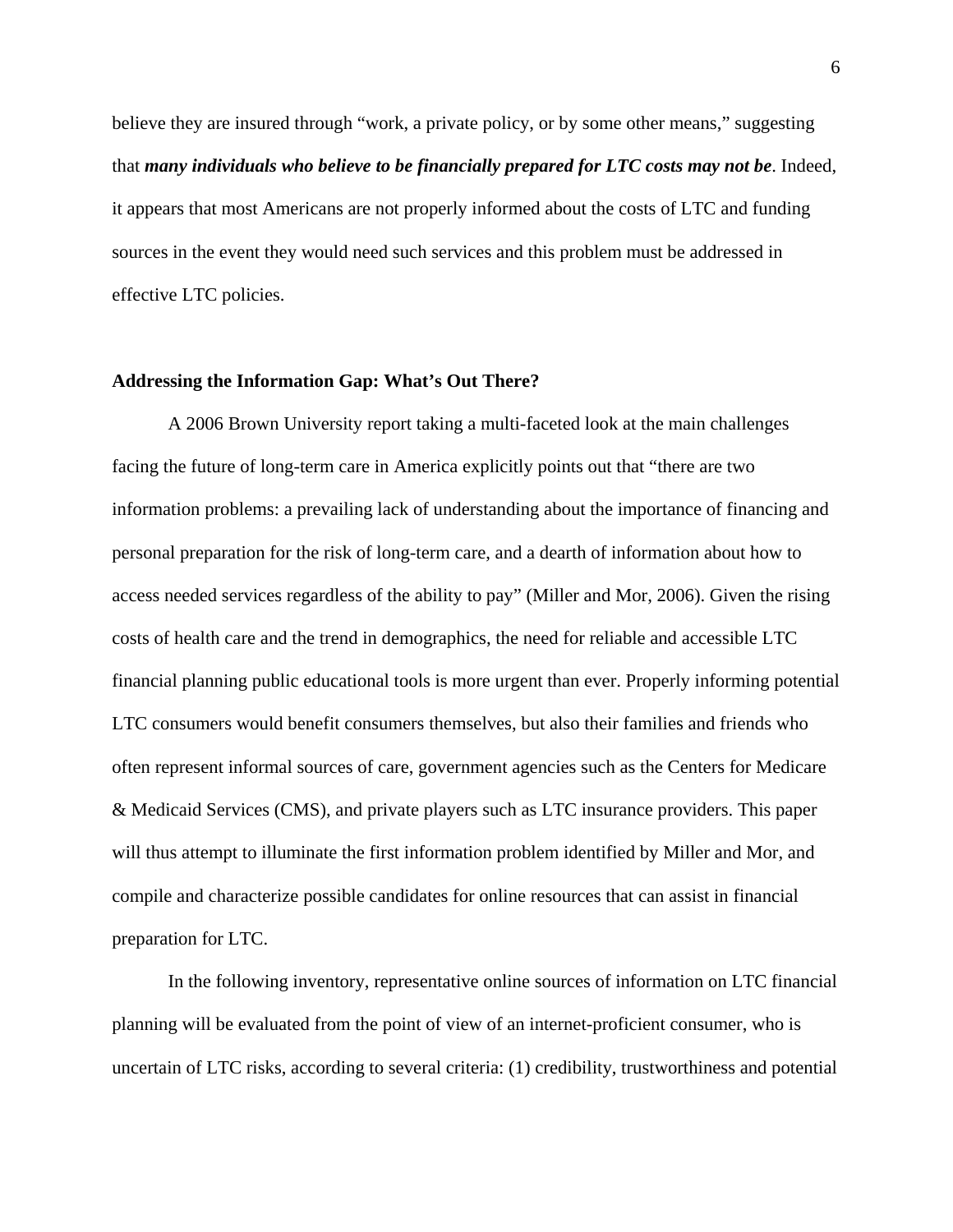<span id="page-7-0"></span>bias, (2) comprehensiveness or the scope of funding options discussed, (3) ease of use, and (4) special features and limitations. Credibility and trustworthiness can be derived from knowing the affiliations of the authors, the methods used to gather information, and freedom from bias, underlying conflicts of interests, or competing incentives. Comprehensive resources attempting to educate individuals about the whole spectrum of financial options should discuss opportunities such as personal savings to fund out-of-pocket expenditures, reverse home mortgages, sale of assets or homes, private long-term care insurance, and public programs such as Medicaid. The online resources will also be evaluated for clarity and ease of navigation. Although these factors are highly subjective and personal, the appearance and ease of use of a source of information are primordial in attracting consumers to view the resource and in accurately conveying the information and its significance. Studies have found that the way in which data is reported "dramatically [changes] consumers' perceptions of the importance of the information" (Mor, 2005), so this criterion seems relevant in the present study. Finally, any unique and innovative features, along with limitations of these online resources will be assessed bearing in mind the ultimate goal of creating and supporting an effective vehicle for the dissemination of information about LTC financial planning. The online sources of information will come from the public domain, the private sector, from a non-profit advocacy group, and from an individual.

## Information from the Public Domain: Medicare.gov<sup>[1](#page-7-0)</sup>

<u>.</u>

Since CMS pays for a large proportion of LTC expenditures, it can play a major role in shaping both quality and access concerning LTC services. Thus, it has a stake in appropriately informing consumers such that resources can be allocated efficiently and can support individual preferences as much as possible. Indeed, information about "paying for long-term care" can be found through Medicare.gov. *Consumers can find an overview table listing financing options*

<sup>&</sup>lt;sup>1</sup> See Appendix B on how to navigate the website to find the information discussed in this section.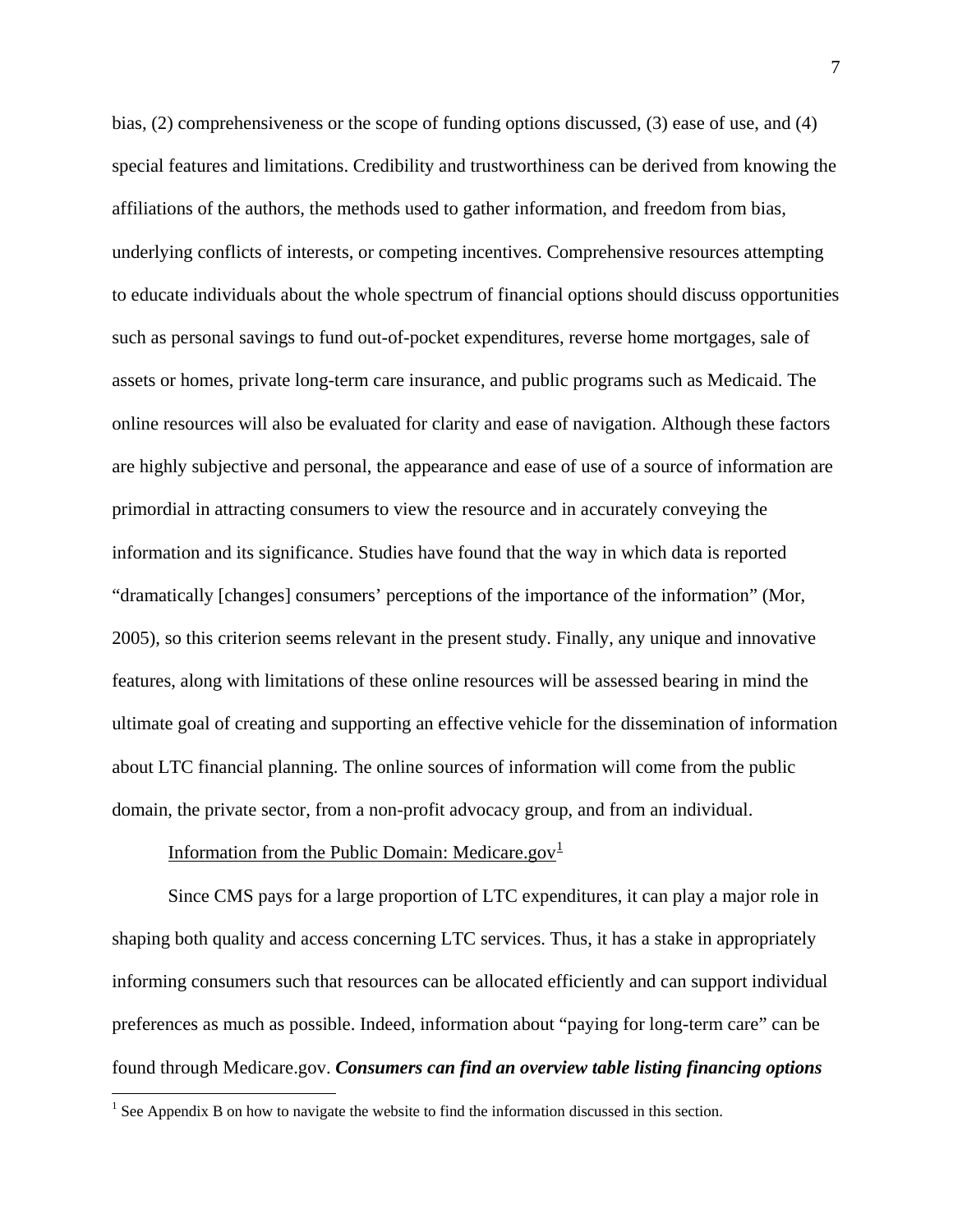such as "family support and caregiving," "personal savings," "long-term care insurance," "life settlement," "reverse mortgages," "veterans benefits," "Medicare," "Medicaid," and a few others. The table tells whether each option is restricted to covering LTC expenditures, whether the financial arrangement allows the accumulation of assets and its rate if applicable, and whether there are eligibility requirements. Moreover, one can determine at a glance whether the remaining funds can be bequeathed, how likely the option will cover all LTC needs, and the payment method through which one can take part in each option. The table thus allows a rapid comparison between the individual options: more criteria can be identified to broaden the scope of the comparison, but the most salient issues such as cost and eligibility are already covered. The website also classifies the different financial choices into "government programs," "private insurance," "home equity," and "other options" including personal savings and trusts. Because funding options of both private and public nature are all discussed, this website represents a comprehensive financial planning education resource.

Overall, the information appears relatively unbiased since all categories receive comparable amounts of discussion. Because CMS strives to fund quality health care at the lowest cost, it is reasonable to ask whether this website would be biased in encouraging customers to seek options other than government-sponsored programs to divert costs elsewhere. The website, however, *provides a balanced perspective between potential advantages and shortcomings of private (and public) sources of funding*. In addition to the overview table, each option except for family support and caregiving is described in a separate link and evaluated for both opportunities and requirements/limitations. For instance, the description of long-term care insurance points to the opportunity for personal control over LTC coverage and types of services and the possibility of inheritance, but also warns the reader about the high costs especially when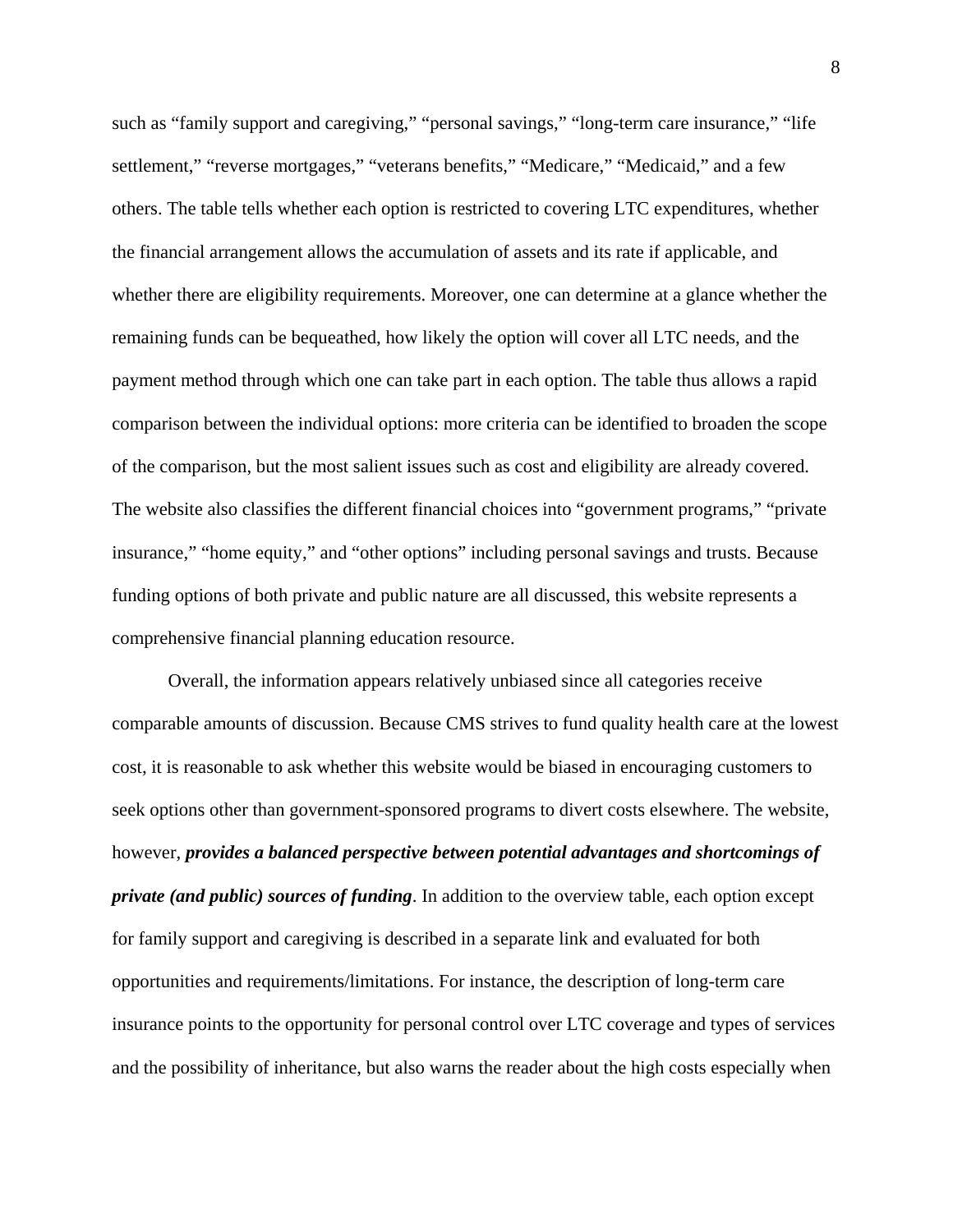insurance is purchased at a later age and the importance of finding an appropriate coverage option from a reliable company that will remain solvent for the future. Moreover, since the website is maintained by a government agency with a ".gov" URL, this source of information appears credible and trustworthy. The Medicare.gov resource thus seems trustworthy and free from apparent bias.

The website's design allows for ease of navigation between the descriptions of the various financing options. Once the reader reaches the "Paying for Long-Term Care" page, clear tabs at the top permit the consumer to browse the different broad categories. Clicking on each tab unveils more specific options – the individual financing methods among each category – giving the menu an additional layer. The upper-most menu remains accessible when one reads the information below, allowing one to easily switch from one page to the any other page of interest. One useful feature of the website is a "Resources" tab that gives the reader a list of links outside Medicare.gov: these include direct counseling and assistance groups such as America's Health Insurance Plans (AHIP) and the independent Long-Term Care Ombudsman Resource Center. Clicking on these links opens a new browser window (without losing the CMS resources in consultation at the moment) that informs the reader that the link is no longer affiliated with CMS. The website is thus clear in its layout, allows the consumer to easily retrieve previously encountered information using the layered-menu system, and encourages readers to find other information with a clear sense of who the source is such that they can bear in mind possible bias.

 The Medicare.gov website includes one *unique interactive "Long-Term Care Planning Tool,"* which consists of a short questionnaire (fewer than 20 questions) for the consumer. The questionnaire probes one's age, location, gender, ethnicity, physical and health conditions, behavioral status, ADLs and IADLs, level of income and assets, among other characteristics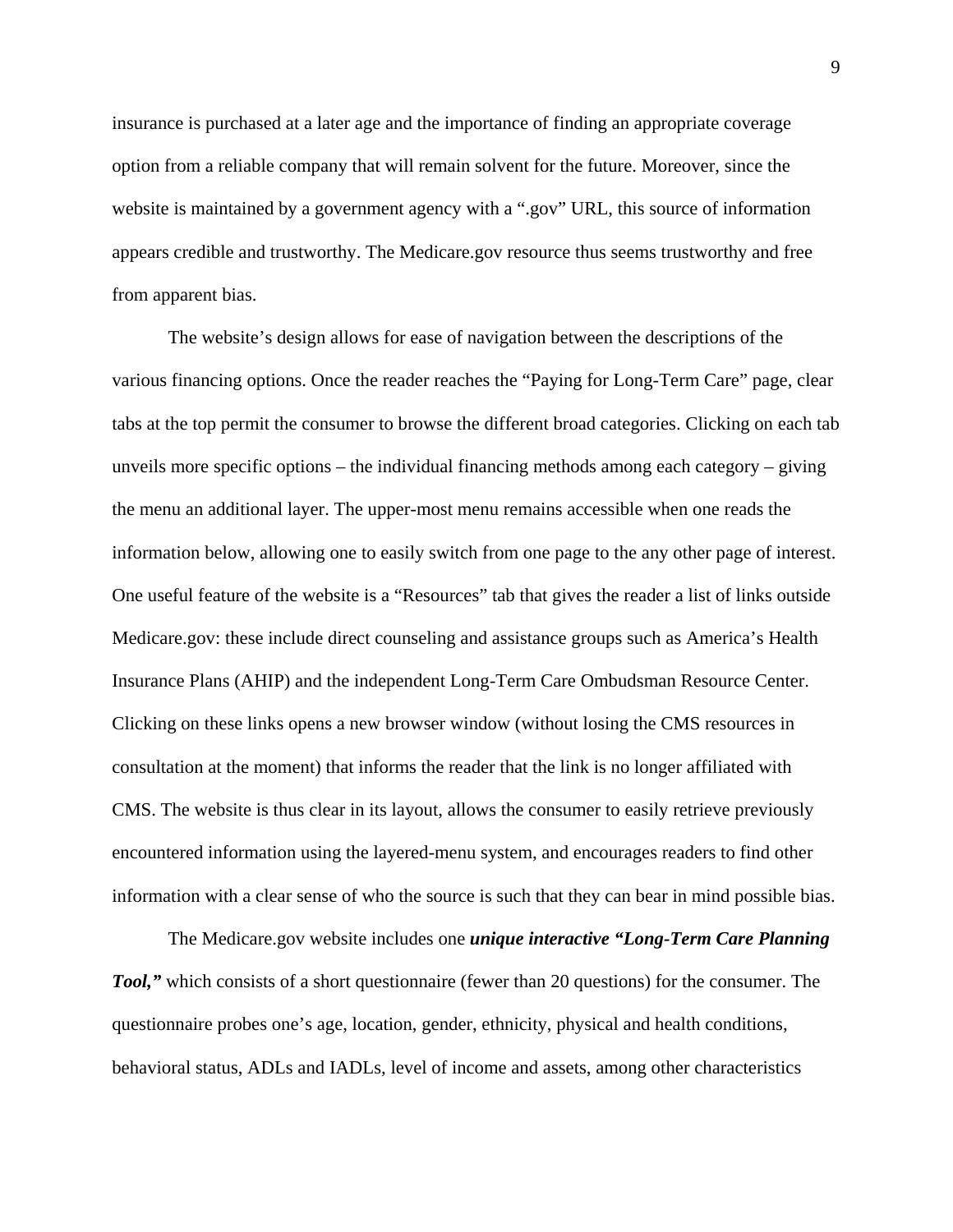<span id="page-10-0"></span>likely to affect the need for LTC and the ability to finance those services. The answers that one provides are matched with those from other people with similar profiles obtained in past surveys and studies to generate a set of customized data on projected costs (when no current need exists), types of LTC services that will meet anticipated needs based on the current profile, and a list of suggested ways to finance those services. The last portion on financial options presents essentially the same information (some differences in order and wording) as one would find just browsing the Medicare.gov website without answering the questionnaire, including a short description of each option, cost information, and a list of advantages and drawbacks when applicable. Nevertheless, for a consumer who does not have pre-existing familiarity with the types of services or payment mechanisms that may be appropriate and who has no family or friends from whom to gather informal data, *the interactive questionnaire narrows down the myriad of options into a more defined set of possibilities for further inquiry*. Moreover, the consumer can assess his or her own situation without compromising privacy: anyone may access the questionnaire without having to provide personal information such as name, date of birth, telephone number, address, or email. Thus, this tool allows a certain degree of customization while preserving anonymity.

#### Information from the Private Sector:  $LTC.com<sup>2</sup>$  $LTC.com<sup>2</sup>$  $LTC.com<sup>2</sup>$

 $\overline{a}$ 

 While the Medicare.gov website provides some basic background information about obtaining private LTC insurance, it does not offer examples of coverage packages, quotes or direct cost estimations. Consumers may wish to turn to resources from the private market: these websites tend to be much more focused on private LTC insurance products. While many industry-based sources of information exist, LTC.com was selected for evaluation: this resource has been identified through a search engine with keywords "long term care insurance," chosen

 $2^2$  See Appendix B on how to navigate the website to find the information discussed in this section.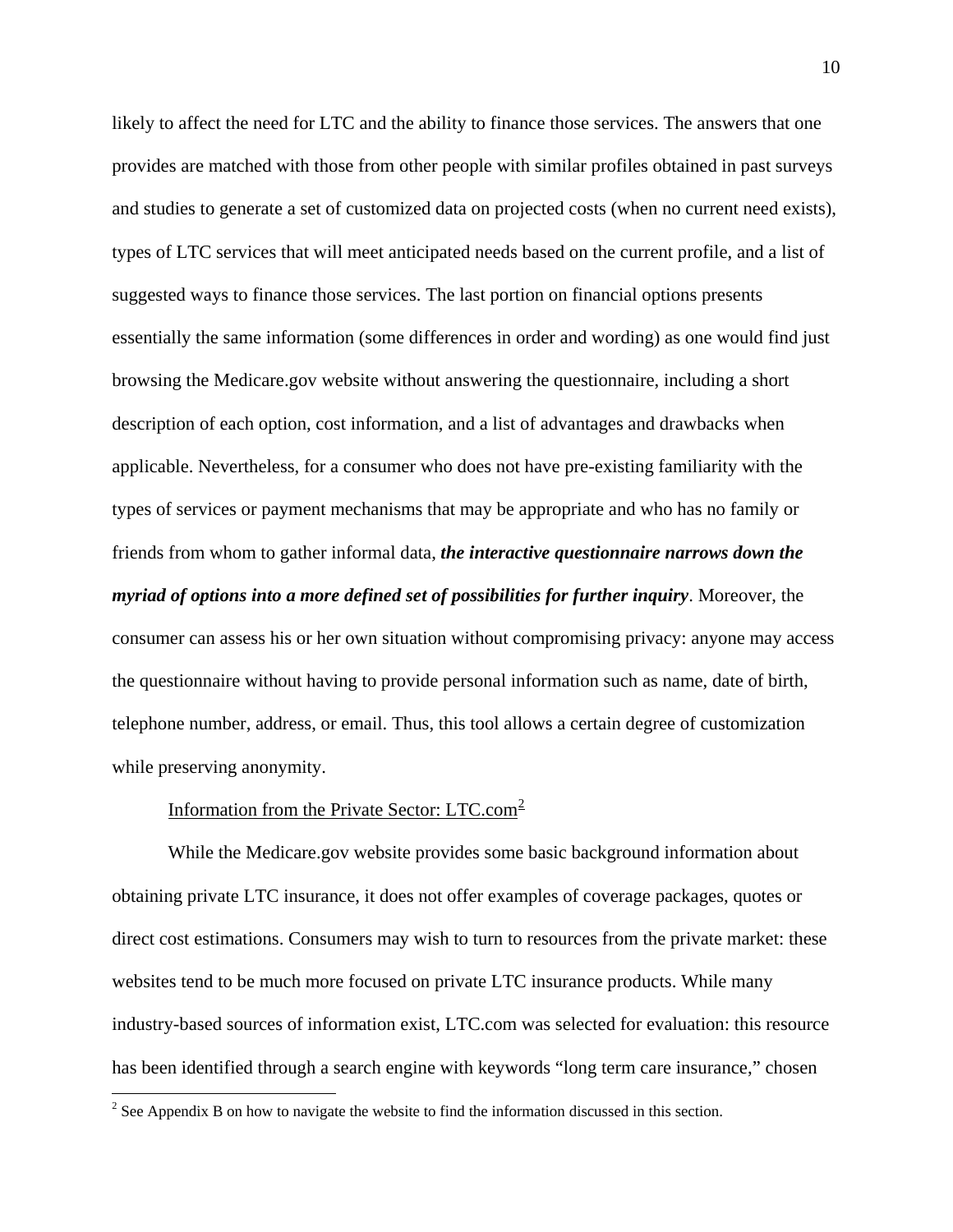based on the ".com" URL pointing to its commercial affiliation and because the site is not specific to any insurance company, which gives the consumer a broader sense of the market options available. Several other sources of information stemming from the for-profit market are available and easily found through search engines.

LTC.com is affiliated with the National Health Administrators, which describes itself as "a corporate insurance agency specializing in long-term care insurance" and a "marketer specializing in the distribution of long-term care insurance to endorsing associations" (National Health Administrators, 2007). LTC.com is the agency's educational arm that promotes itself as "long term care insurance specialists." While the website provides a wide range of LTC related information, this paper will focus on what it offers concerning LTC financial planning education. First, the website allows the consumer to obtain general information about LTC financing: in the education center of the website, one can learn that health insurance, disability insurance, and government programs such as Medicare do not usually cover LTC services. The three financing options presented are "Cash, Medicaid, and Insurance." The discussion about out-of-pocket payments appears incomplete and biased: the description of the cash option is very short and does not include any specifics about savings, assets, or reverse mortgages, but instead attempts to dissuade the consumer from the option by only presenting the disadvantages such as the risk of not being able to leave an inheritance. The description of the Medicaid option is also biased: while the website raises important questions about access and quality issues facing Medicaid beneficiaries, it does so in a subjective manner: the resource states that "the facilities that accept Medicaid patients are generally not as nice as private-pay nursing homes" (LTC.com). There is also no mention of other federal programs such as veterans' benefits or the Federal Long-Term Care Insurance Program (FLTCIP) for federal employees and their qualified relatives. In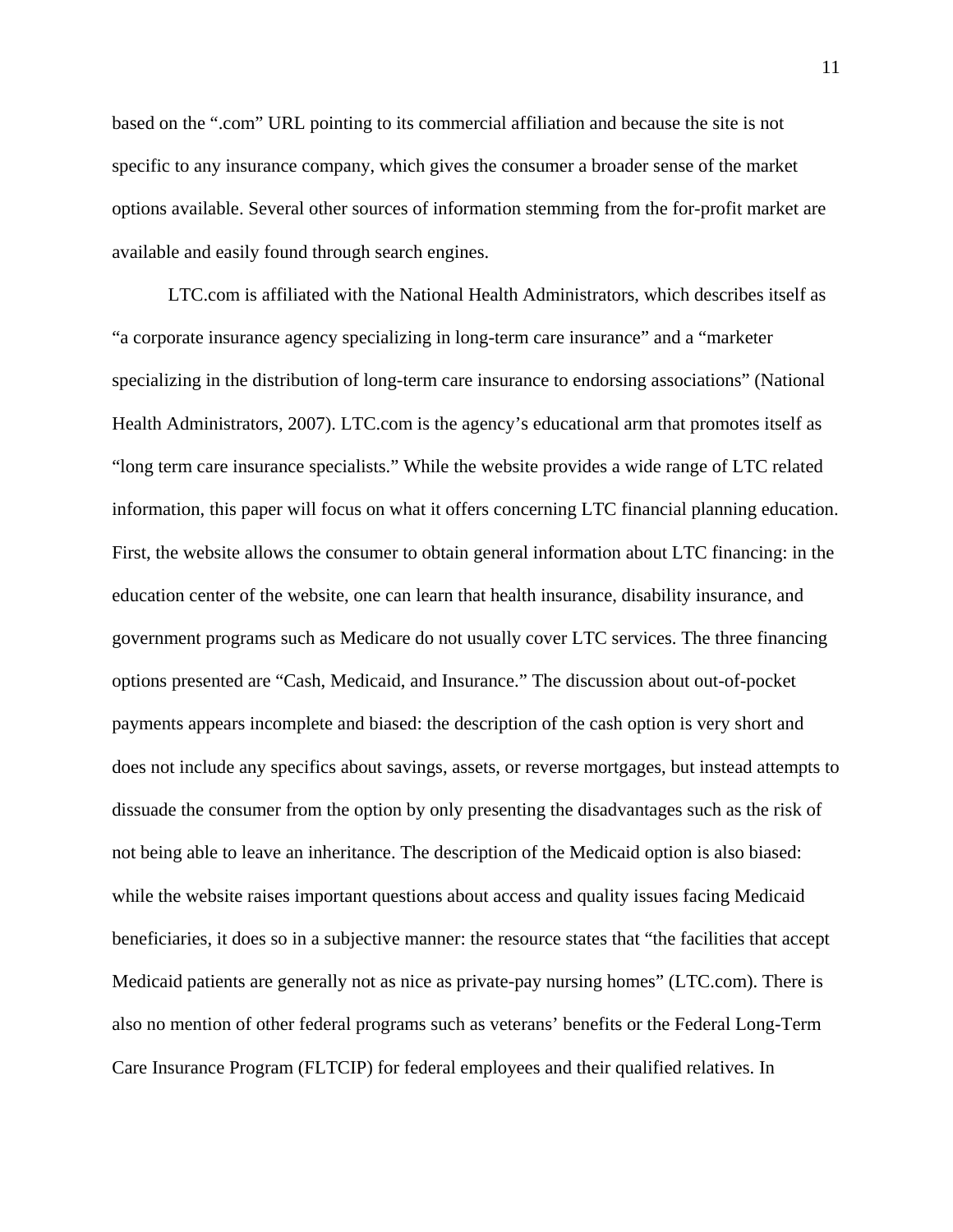contrast, information about LTC insurance plans, such as the types of services covered and tax considerations, can be found extensively on LTC.com. *The website also provides a list of* 

## *compelling reasons why one should consider purchasing LTCI, but no list of limitations*.

Therefore, the educational material presented in *this web resource demonstrates a significant bias toward LTC insurance* as the best solution for LTC financial planning. Furthermore, the website is not comprehensive: its does not discuss most potential sources of funding outlined above. Since companies promoting long-term care insurance wish to increase take-up of their products, they have no incentive to educate consumers about other financial planning options such as relying on Medicaid, or turning towards personal savings and reverse mortgages. Nevertheless, even if this resource appears biased, the LTC insurance information it presents appears credible and trustworthy: LTC.com is a member of the Better Business Bureau, as indicated by the logo displayed on the homepage.

 The LTC.com website is easy to read and navigate: the education center link is clearly displayed at the top of the page, the topics are subsequently broken down into specific questions such as "what does LTCI cover" and "what to look for in a good policy," allowing consumers to quickly identify salient questions and to find rapid and targeted answers. In addition, consumers can obtain a free rate comparison and buyer's guide, but doing so requires one's name, address, and phone number. Although the company assures that personal information will not be divulged to a third party without consent, some individuals who wish to obtain a financial assessment of their LTC needs may not want to be identified. It also appears that the information cannot be obtained immediately, but comes from a mailing. Nevertheless, LTC.com provides a hotline phone number to answer questions in a more timely manner. Thus, simple browsing of the website does not provide any type of customized education, but *LTC.com does offer possibilities*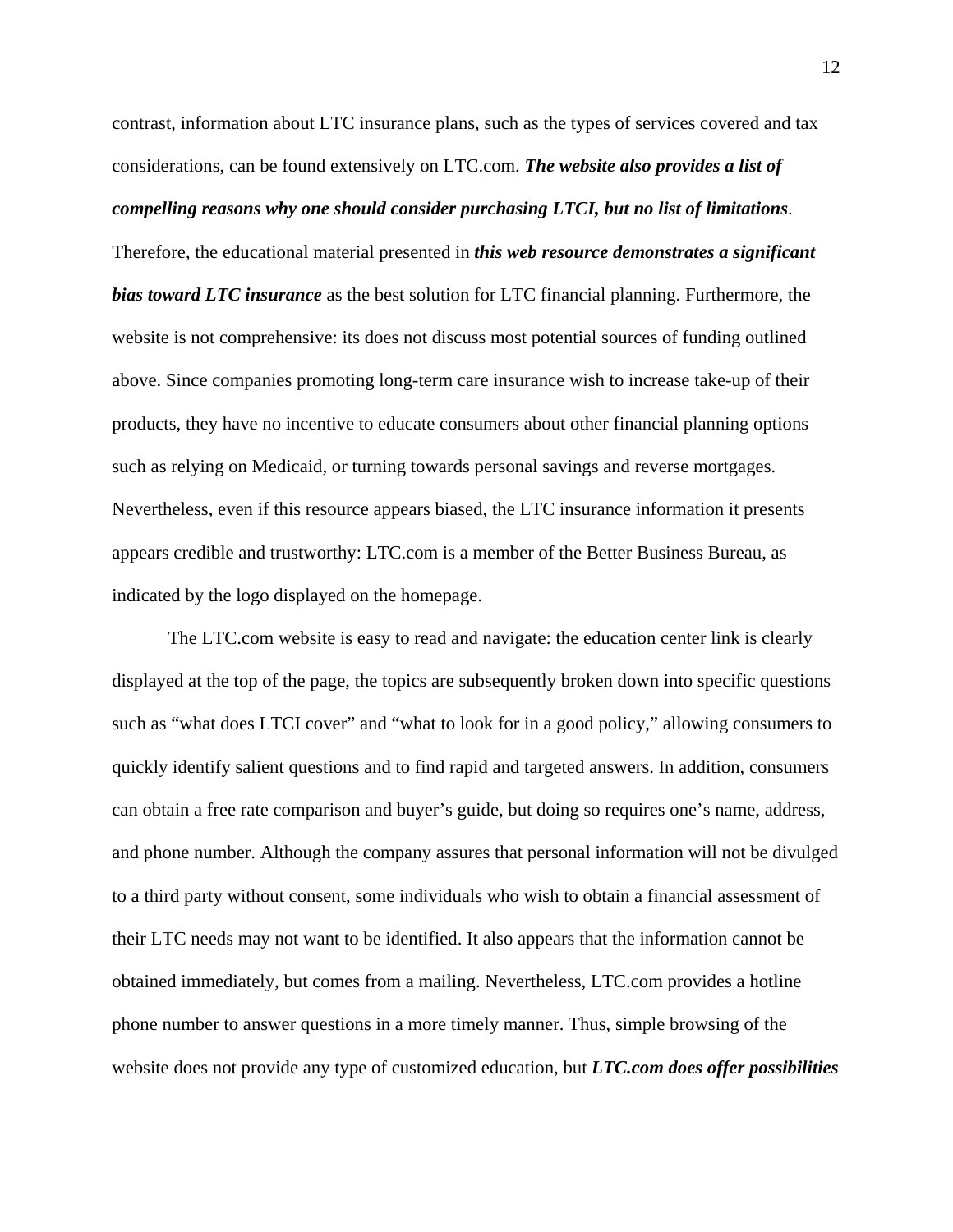<span id="page-13-0"></span>*for more customized LTCI rate information through entry of personal information and receipt of a personalized mailing or through speaking to a counselor on the phone*. Neither option, however, can be pursued in anonymity, which is a limitation of this source of information. Overall, LTC.com is easy to navigate, contains a wealth of information biased toward LTCI, but lacks sufficient discussion of other means of financing LTC services, and requires consumers to reveal personal information in order to obtain more customized answers.

## Information from Non-Profit Organizations:  $AARP.org^3$  $AARP.org^3$

 In addition to government resources and websites affiliated with for-profit corporations, non-profit groups representing the interests of specific populations may offer educational tools for consumers. Many older Americans turn to the AARP for information relating to life after retirement: the AARP describes itself as "a nonprofit, nonpartisan membership organization for people age 50 and over" (AARP.org). This resource includes a "guide to long-term care" that contains various aspects of LTC planning such as advice on housing options and information about costs of services. The website presents a succinct yet informative overview of sources of funding for LTC services without favoring certain options over others: under "Who Pays?" the consumer can read about public programs (Medicare, Medicaid, state programs, Veteran's Affais), and private options (voluntary and faith-based organizations, LTCI, personal savings and assets, reverse mortgages, continuing care retirement communities, life insurance, annuities and trusts). Thus, this portion of *AARP.org provides a comprehensive and balanced description of financial planning opportunities for consumers seeking LTC*. Because of the AARP's wide membership and history, and the lack of apparent bias in the language used to present the financing options, this source of information appears trustworthy. *The website also provides additional information concerning the more complex financial options such as LTC insurance* 

 $\overline{a}$ 

 $3$  See Appendix B on how to navigate the website to find the information discussed in this section.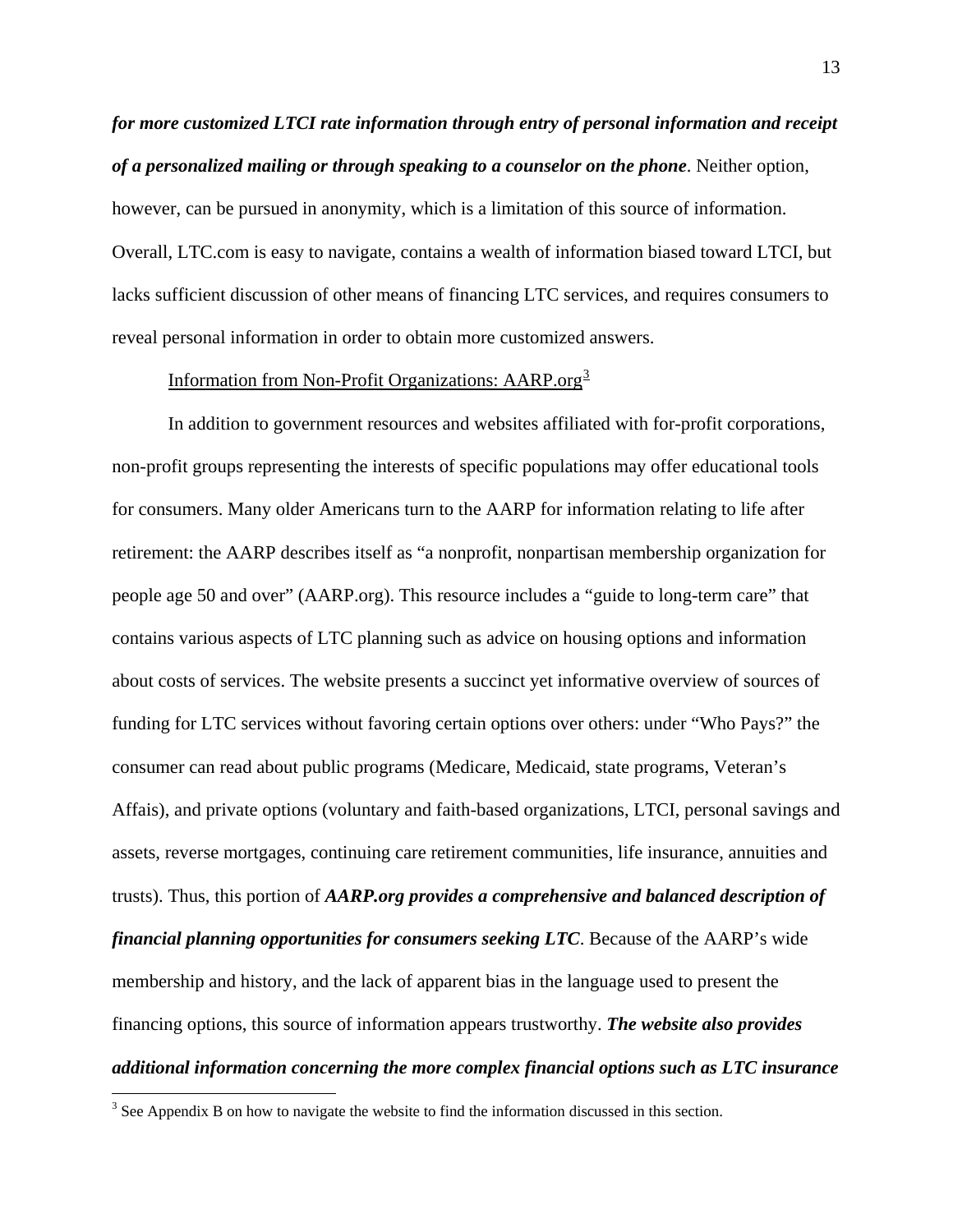*and reverse mortgages* to increase consumer awareness and to help potential purchasers determine whether those choices are appropriate.

 The website contains *two interesting interactive features relating to LTC financial planning: a "long-term care cost calculator" and a "reverse mortgage calculator."* The first tool, the LTC cost calculator, accounts for expenditures relating to living arrangement (e.g. nursing home, assisted living facility, or home health aid). The clear statements of the sources of cost information lends credibility to the tool: the estimates were generated based on "average costs for the markets surveyed in the MetLife Survey of Nursing Homes and Home Care Costs (September, 2006) and the MetLife Market Survey of Assisted Living Costs (October, 2006)." HHA rates come from agencies themselves. The consumer simply chooses among three housing options, assisted living, nursing home, or home health aide, indicate his or her state of residence, and the length of service needed (per year for AL and nursing home, and per hour for HHA) to obtain the desired cost estimate. Although this tool is easy to use, necessitates little personal information, and provides rapid and informative results, it has limitations since the cost estimate does not encompass other LTC expenditures such as the cost of renovating a home to accommodate mobility needs and does not take into account other home and community-based alternatives.

As the consumer gathers more information about reverse mortgages, he or she may wish to determine how much funds would be available to them through that option. The AARP reverse mortgage calculator can provide such estimates: it requires information about the owners' month and year of birth, the monetary value of the property, and the ZIP code, but no other personal information. The tool produces loan estimates instantaneously: it provides the consumer the approximate amount of cash he or she would obtained through two national reverse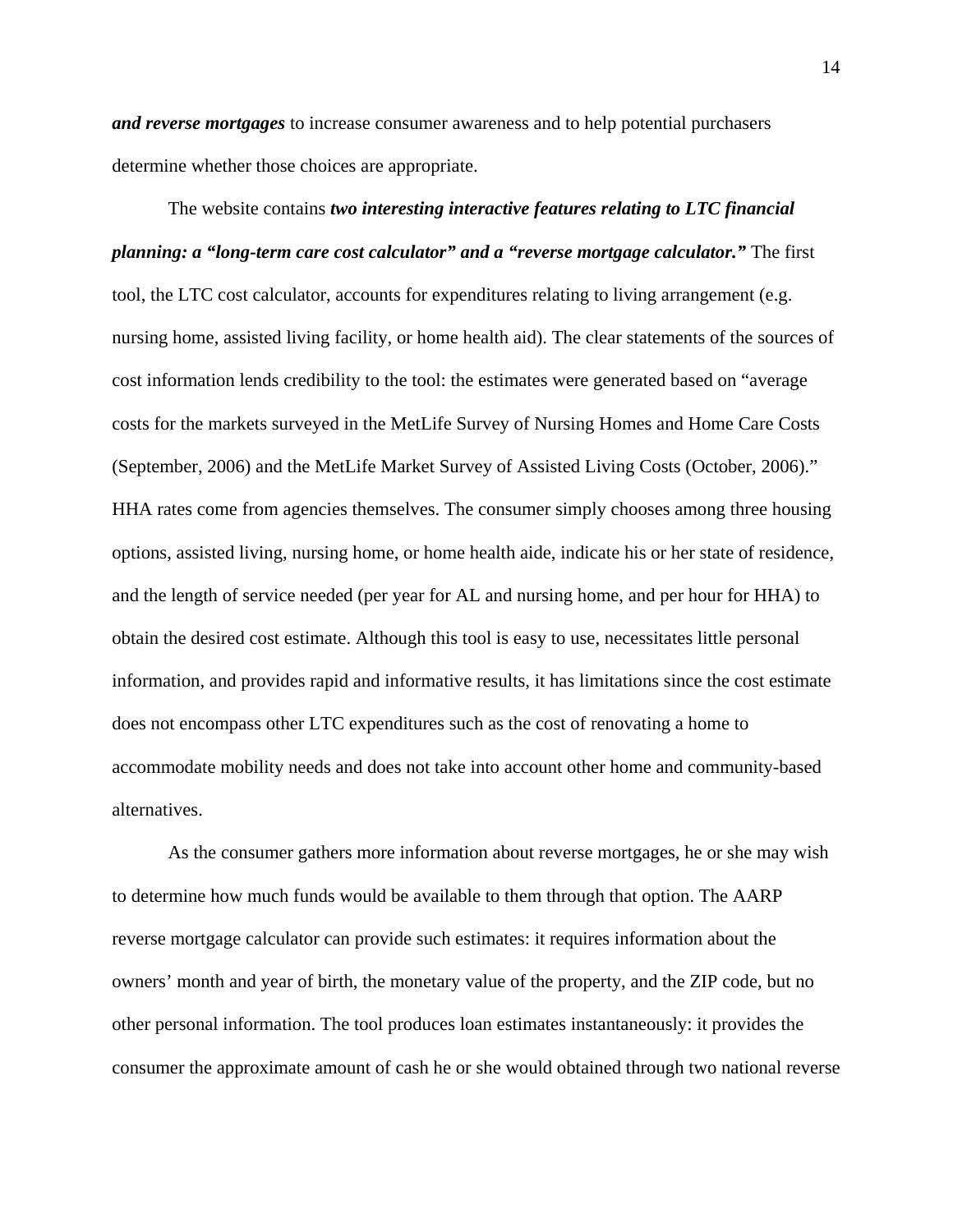mortgage programs, and includes background information and caveats to convey the complexity of such financial planning option to the consumer. This tool is simple to use, produces rapid results, and does not compromise the user's anonymity. *However, the results are general estimates and the consumer would need more information about many other factors before determining whether reverse mortgage is a sound option to finance LTC needs. This reverse mortgage calculator can potentially be useful in conjunction with other types of educational tools that provide information about how the numbers may impact the consumers' receipt of care.*

 Because the AARP seeks to inform Americans over 50 about a continuum of issues related to aging, retirement, health care, and other topics of interest, it lacks focus when it comes to promoting LTC resources. The reader may be distracted by the numerous advertisements around the website or the sometimes overwhelming amount of other educational material ranging from advice on retirement financial planning to ideas for travel and leisure. Furthermore, all the resources pertaining to LTC are not found in one place: one finds general information about payers for LTC in a guide that cannot be easily accessed from the main AARP.org webpage (but can be found through a search engine), and additional tools, such as the reverse mortgage calculator, are found by navigating several pages away from the long-term care guide. Thus, the successful consumer seeking LTC financial planning information on the AARP website should be a savvier user who already has an idea about what type of information he or she needs or is able to connect and synthesize information from various portion of the website. For instance, the reverse mortgage calculator alone may be useful for a consumer who is already familiar with the financing option and is wondering about the amount of resources she could derive from it, but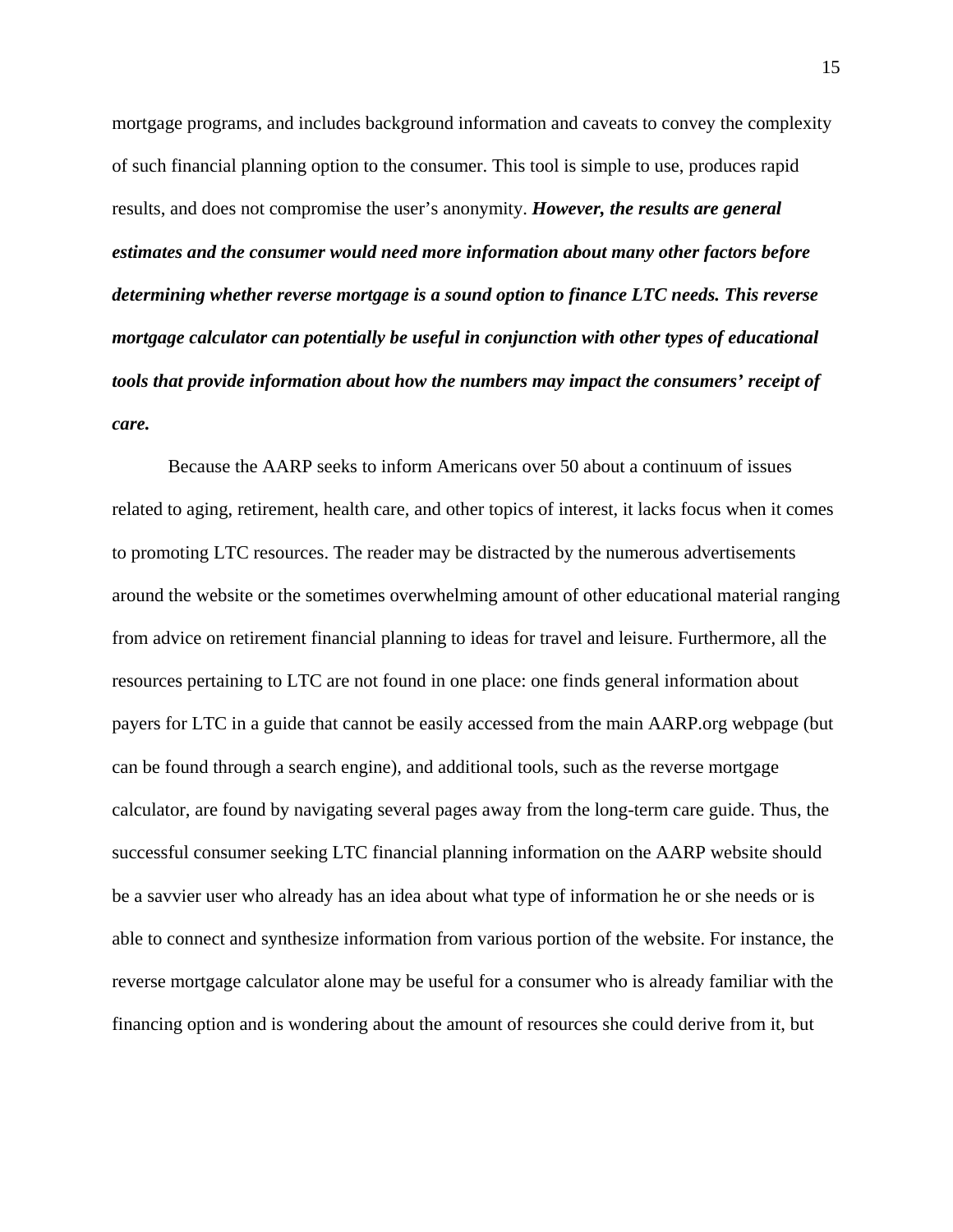<span id="page-16-0"></span>may not be informative at all to a consumer who is unaware of reverse mortgages and may even be a source of confusion or frustration.

## Information from an Individual Certified LTC Consultant: Duane Lipham $4$

 Faced with the daunting task of locating and navigating through numerous sources of information, many individuals prefer to refer to a person they know and trust, such as an acquaintance or family member who has had relevant past experiences or exposures to LTC services, to obtain information and resources about LTC financial planning. When such connection is lacking, however, some consumers may prefer to consult *an individual specialist with whom they can relate and interact*, rather than an impersonal corporate resource or a large organization that cannot provide such personalized relationship. Since the World Wide Web encourages the free sharing of information, some knowledgeable individuals have offered their personal expertise online in the form of a blog recording personal experiences and reflections or in a self-maintained website. Duane Lipham, a certified long term care consultant from Arizona, is the author of such an online resource: he has created a "Long Term Care Consumer Guide," which consists of a LTC review *blog* and an informational website focusing on LTC and Medicare. Lipham's credentials as a certified consultant and his claimed experiences with LTC give him credibility, but a close inspection of his website shows a clear bias toward LTCI. Indeed, he does not discuss the scope of funding opportunities in a comprehensive manner, and the content of the website focuses primarily on information relating to LTCI. In his blog, Lipham writes about a variety of LTC-related topics such as "tips for choosing a nursing home" and "what are adult day care centers," but a significant portion of his reflections are about LTC insurance. *His LTC website also showcases LTCI more heavily than other financing options.* In his discussion of sources of funding for LTC, he outlines 4 options: Medicaid, Medicare,

 $\overline{a}$ 

<sup>&</sup>lt;sup>4</sup> See Appendix B on how to navigate the website to find the information discussed in this section.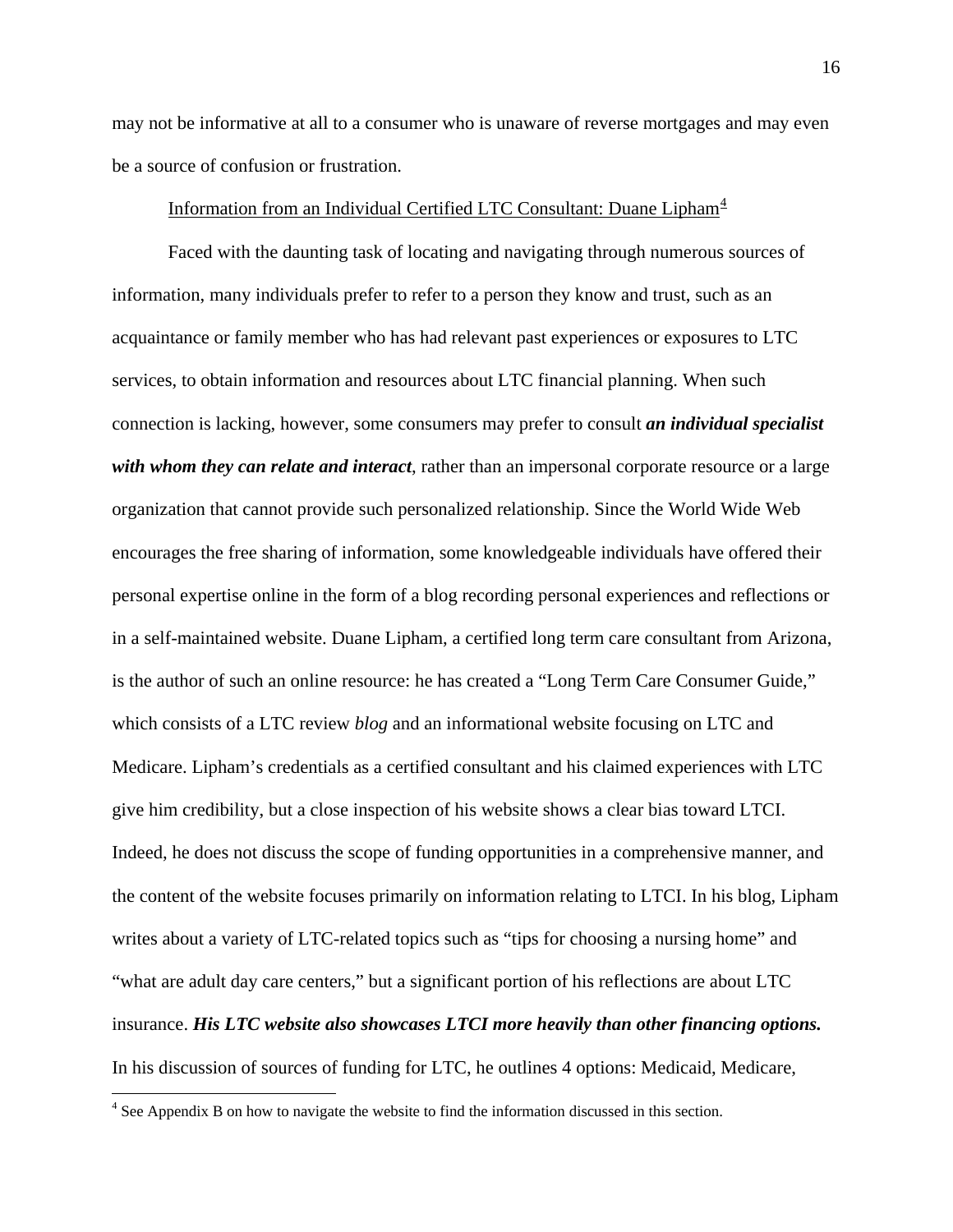private insurance, and personal resources, but only discusses the private insurance option at length. Although he provides many descriptive resources pertaining to the Medicare program, this program is not an option to fund LTC services. In addition, he does not mention possibilities such as reverse mortgages and Veterans' benefits, which might be appropriate for some consumers. Overall, Lipham's online guide appears credible, but the consumer should be aware of his clear bias toward the private insurance industry. Although he claims to offer advice because of his personal experiences with LTC, he also has financial incentives to promote LTCI.

One special feature on Lipham's website is the *option to request personalized LTCI quotes and Medicare supplement quotes, but the consumer must send him personal details such as name, address, birth date, and health status to obtain specific quotes*. No estimate or range is provided. While this option may be appropriate for some consumers who are at later stages of financial planning (e.g. consumers who have already probed all available options and have opted to hire a consultant to assist them with procuring an insurance product), it limits others who may not wish to divulge personal information to another individual before knowing more about their needs and preferences. The layout of the information on the website is userfriendly: the menus are clear within each broad category such as "long term care" and "Medicare," but the overall design may be confusing to consumers because links lead to new tabs rather than staying embedded within the same window. As a result, users reading about one topic may lose perspective about other resources the website offers.

#### Highlights and Critical Analysis

The four sources of information on LTC financial planning outlined here represent a small sample of the wide range of resources available on the World Wide Web, but comprise many features that are found elsewhere. Common features include general descriptions of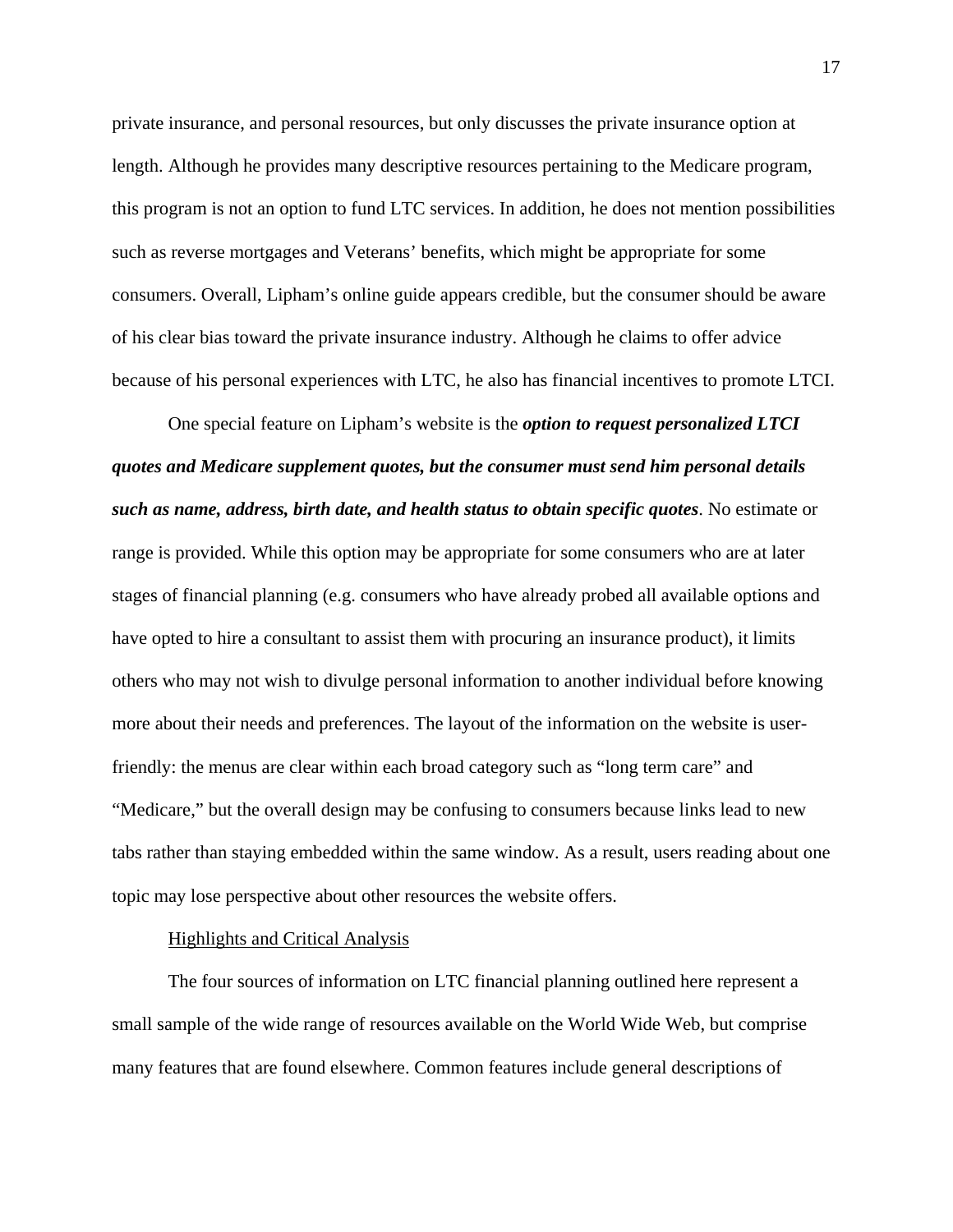financing options, interactive tools of varying usefulness that provide estimates of expenditure over time such as a "long term care calculator," and the ability to request personalized consultation with experts and/or LTCI quotes. Among the four analyzed resources, Medicare.gov presents LTC financing information in the most credible, comprehensive, unbiased, and userfriendly manner. The AARP resource, although it is trustworthy, informative, and includes interesting interactive features, was harder to navigate because LTC information was more scattered and the sheer amount of information pertaining to issues other than LTC can become a source of distraction. The Medicare.gov resource, however, lacks specific information about LTCI for instance, that websites sponsored by private industry can provide. Both LTC.com and Duane Lipham's personal blog are heavily biased toward LTCI, but consumers who are willing to reveal personal information can obtain customized information such as individual insurance quotes. *The results of this systematic review suggest that a successful educational tool should at least include unbiased and complete information about all financing options, but should also incorporate interactive features and more information that is applicable on an individual basis.*

 Several observations emerge from the analysis of this initial inventory of educational resources and may be incorporated in the process of designing a comprehensive, unbiased, accessible, and informative LTC financial planning educational tool. First*, although interactive tools have the potential to engage the consumer and to provide customized information tailored to the individual, they cannot be provided without extensive background resources detailing the origin of the data used to generate the results and explaining the significance of the results for the various types of consumers*. Indeed, individuals seeking LTC differ in income level, personal assets, family circumstances and access to informal care, functional needs,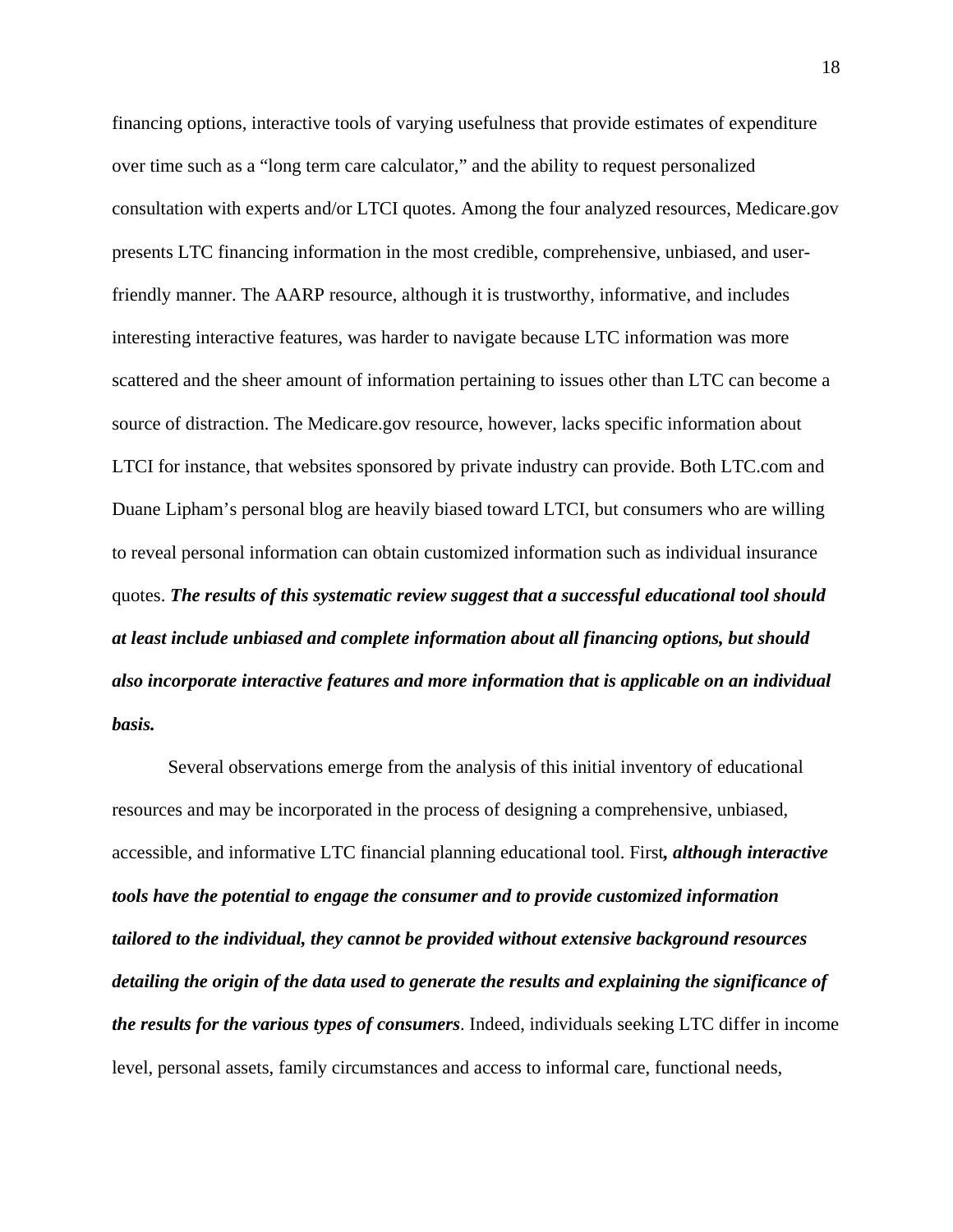preferences, cultural and religious background, among many other distinguishing features. Given all these differences, it would be very challenging to design an interactive tool that does not require consumers to reveal personal information, and yet provides targeted answers. Nevertheless, *well-crafted questionnaires grounded on empirical data gathered from users with similar characteristics (such as the one provided on Medicare.gov) can focus the information for consumers without compromising their privacy*. On the other hand, an interactive tool that exists in an information vacuum gives the user a false sense of knowledge and preparedness. An example of an unsuccessful interactive tool is the Long Term Care Calculator provided by mindyourfinances.com, a website "offered by the InCharge® Education Foundation, Inc., as a resource to enhance the financial wellness of the American public" (Mind Your Finances, 2008). Although this calculator provides the definitions of the variables it utilizes (estimated daily cost, years of care, inflation rate, funds currently available), this tool is oversimplified and is not accompanied by additional information about LTC services, costs across types of services, and private and public sources of funding. The only valuable information one can extract from this tool is a sense of the astronomical costs of LTC, which can be all the more daunting without additional information about how to fund anticipated needs. Studies about consumer perception have suggested that "comprehension of information is a limiting factor in its usefulness," so no tool or resources should exist on its own without sufficient supporting information (Cleary and Edgman-Levitan, 1997).

 A second observation concerns the accessibility of educational resources*: even wellorganized and comprehensive information may not reach consumers*. Some of the resources discussed in this inventory (Lipham's personal blog, LTC.com, AARP's guide to long term care) were found through search engines (e.g. Google.com) and may not be readily found by all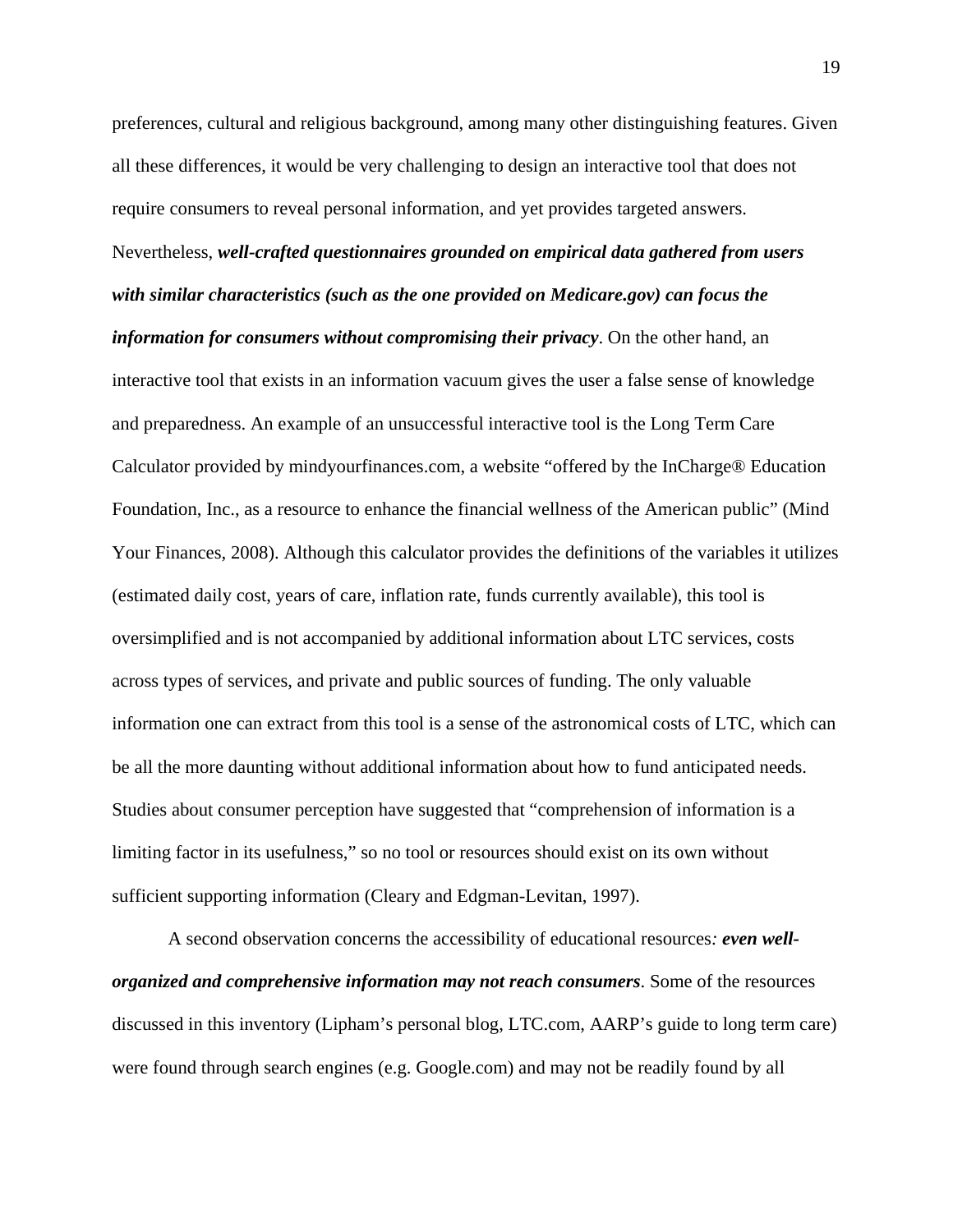consumers. What solutions exist to help the public identify sources of information about LTC? Cleary and Edgman-Levitan point out that "effective dissemination and use of information may depend on accepted channels of communication and opinion leaders." Thus, even though institutional resources (e.g. from a large non-profit organization or a government agency) may seem impersonal, *the groups sponsoring them can use their reputation to attract consumers*. Feldman and colleagues (2001) report that "organizations such as the AARP Public Policy Institute, that establish a clear identity, or 'brand,' by demonstrating a commitment to effective [information] brokering over the long haul, … are a recognizable and reliable source of information for certain identifiable subject areas." Thus, nationally recognized organizations or government agencies could serve as identifiable information brokers for individuals seeking LTC financial planning advice. While the erroneous public belief that Medicare covers LTC needs for its beneficiaries must be corrected with appropriate educational tools, this misconception can actually be exploited to that end. Because many believe Medicare covers LTC, these individuals might be more likely to consult the Medicare.gov website for information related to LTC services. The website could host a comprehensive array of easily accessible information about LTC financial planning and point people in the right direction. Institutional resources can therefore serve as starting points and provide a broad foundation of knowledge about LTC.

Thirdly, Lipham's long-term care consumer guide, a clearly biased resource, is able to derive some credibility from his claim of LTC knowledge through personal experiences: this suggests that formal resources may lack a much needed human dimension that could enhance information dissemination. "One of the most common findings from consumer research is that people want information from people "like them," but current resources from Medicare.gov for instance may appear remote and impersonal to the average consumer (Cleary and Edgman-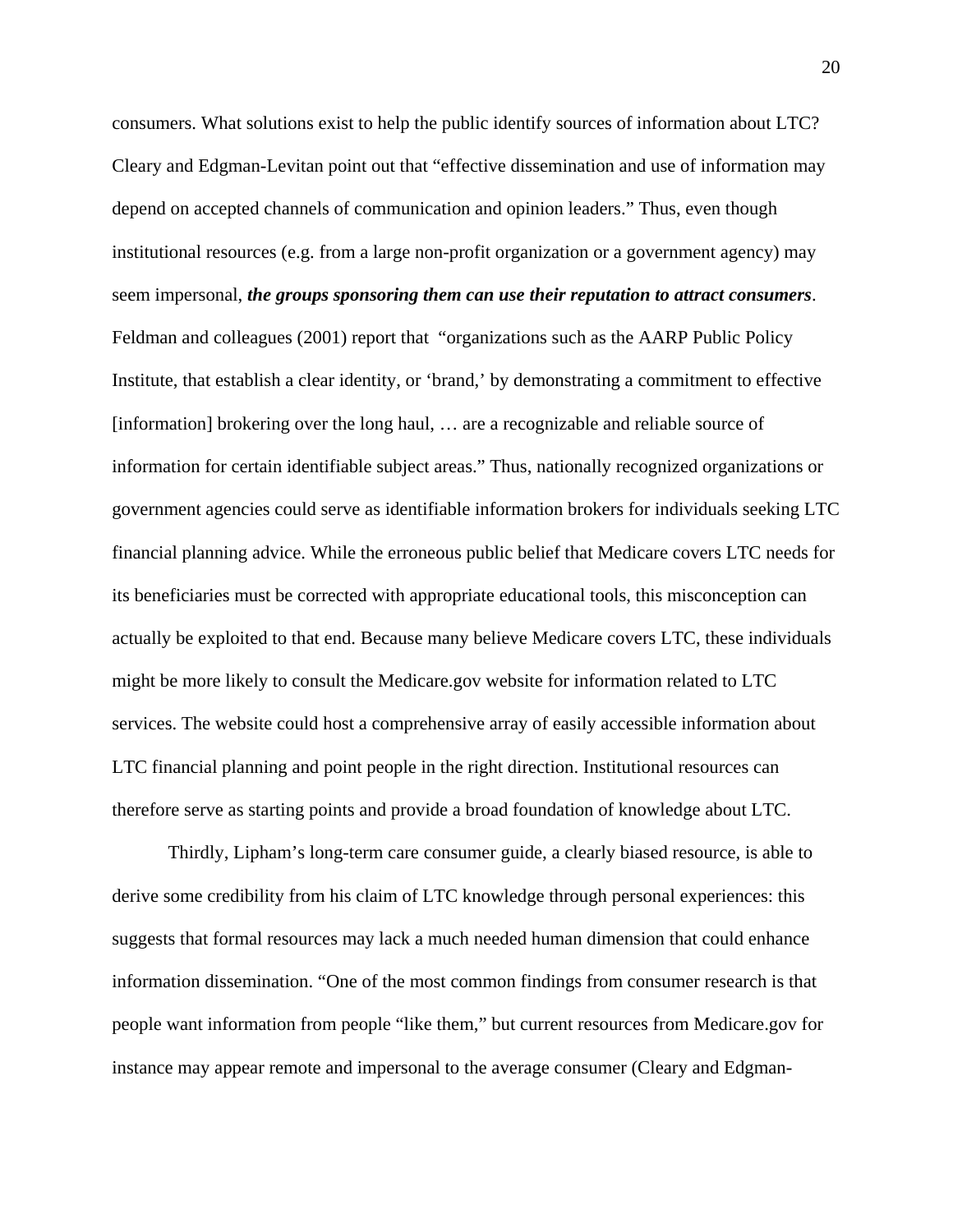Levitan, 1997). *Government agency-sponsored websites could consider adding consumer perspectives – personal reflections about LTC financial planning experiences – to their online resources.* Narratives and thoughts about one's encounters with LTC and ways of financing such services could be grouped in a discussion forum or excerpts could be included in a sub-section of the website dedicated to LTC. *These personal reflections would be biased and subjective, as they are expected to be, and they would complement empirical data with individual experiences to reflect the diversity of LTC needs, services, costs, and financing options.*

#### **Where To Go From Here?**

 Planning for LTC services can be an overwhelming task filled with uncertainties about risks, services, and costs. Appropriate sources of information could relieve some anxiety and guide consumers in their planning. This paper presents findings from a systematic review of online resources representing four different types of stakeholders: a certified long-term care consultant, a non-profit organization, the private insurance industry, and a government agency. Each website's special features were highlighted and each resource was evaluated based on the criteria of credibility, bias, comprehensiveness of funding options discussed, and ease of use from a potential consumer's perspective. The observations stemming from this inventory of educational resources may contribute to the design process of an online reference for people seeking information about LTC financial planning on a state or local level. On the federal level, the U.S. Department of Health and Human Services has recently launched the "National Clearinghouse for Long-Term Care Information" website as a part of a national awareness campaign on LTC planning. (U.S. Department of Health and Human Services, 2008) Nevertheless, despite the heightened focus on information dissemination, "we do not know who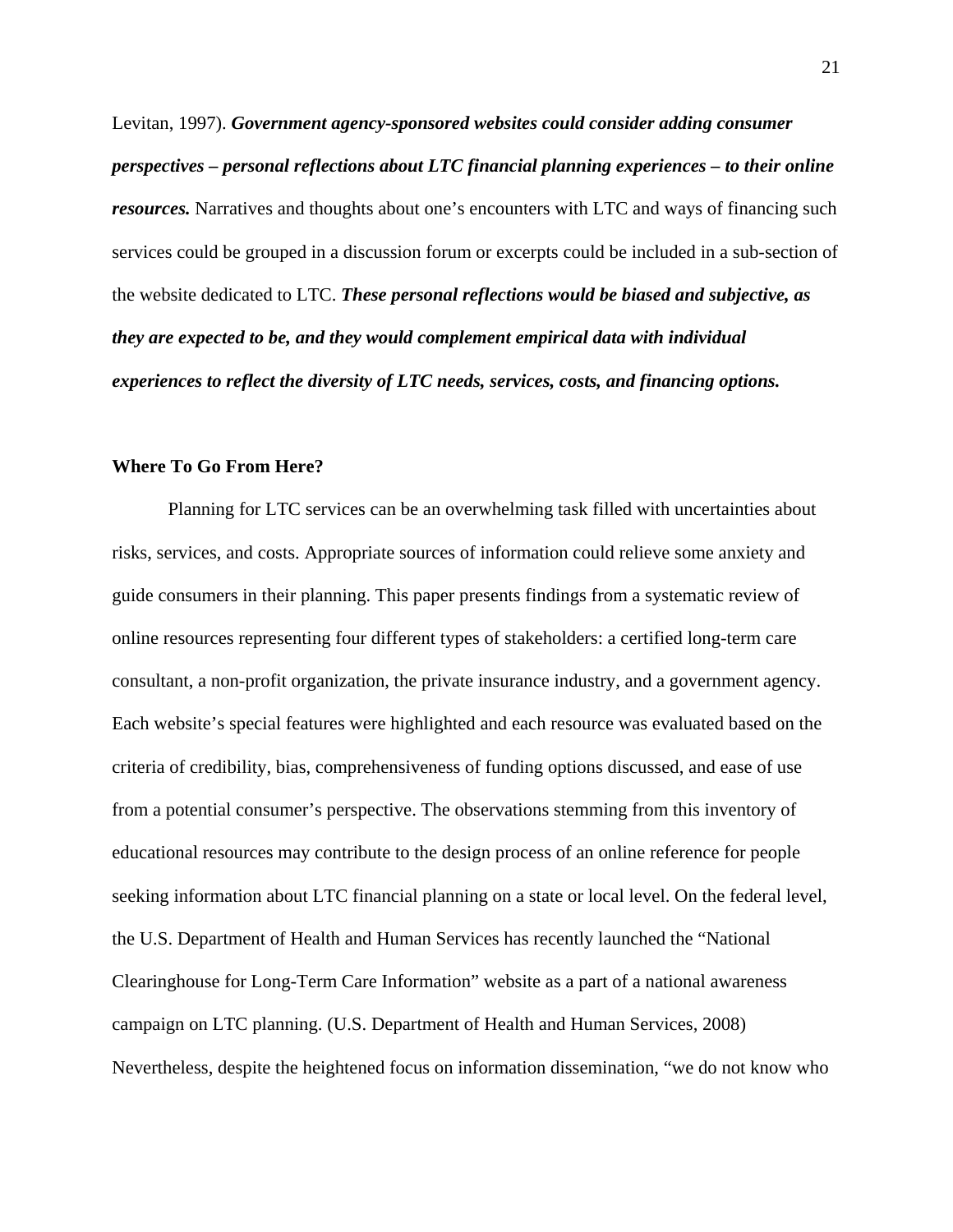uses this information and whether, or how, it informs or influences consumer decision-making" (Mor, 2005). How can we assess impact on consumers and utilize these findings to create effective educational tools? The Yale University School of Public Health and the University of Connecticut Health Center have produced a Focused Report on LTC Financial Planning based on interviews and focus groups with Connecticut residents: this report includes "insights into concerns, motivations, preferences, and expectations of Connecticut residents regarding paying for long-term care" (Curry et al., 2008). This type of study, based on direct public involvement, would complement empirical research on consumer behavior. Soliciting consumer feedback on their needs and use of available sources of information may be the next step to improve the quality of educational resources and to refine them according to consumer needs and preferences.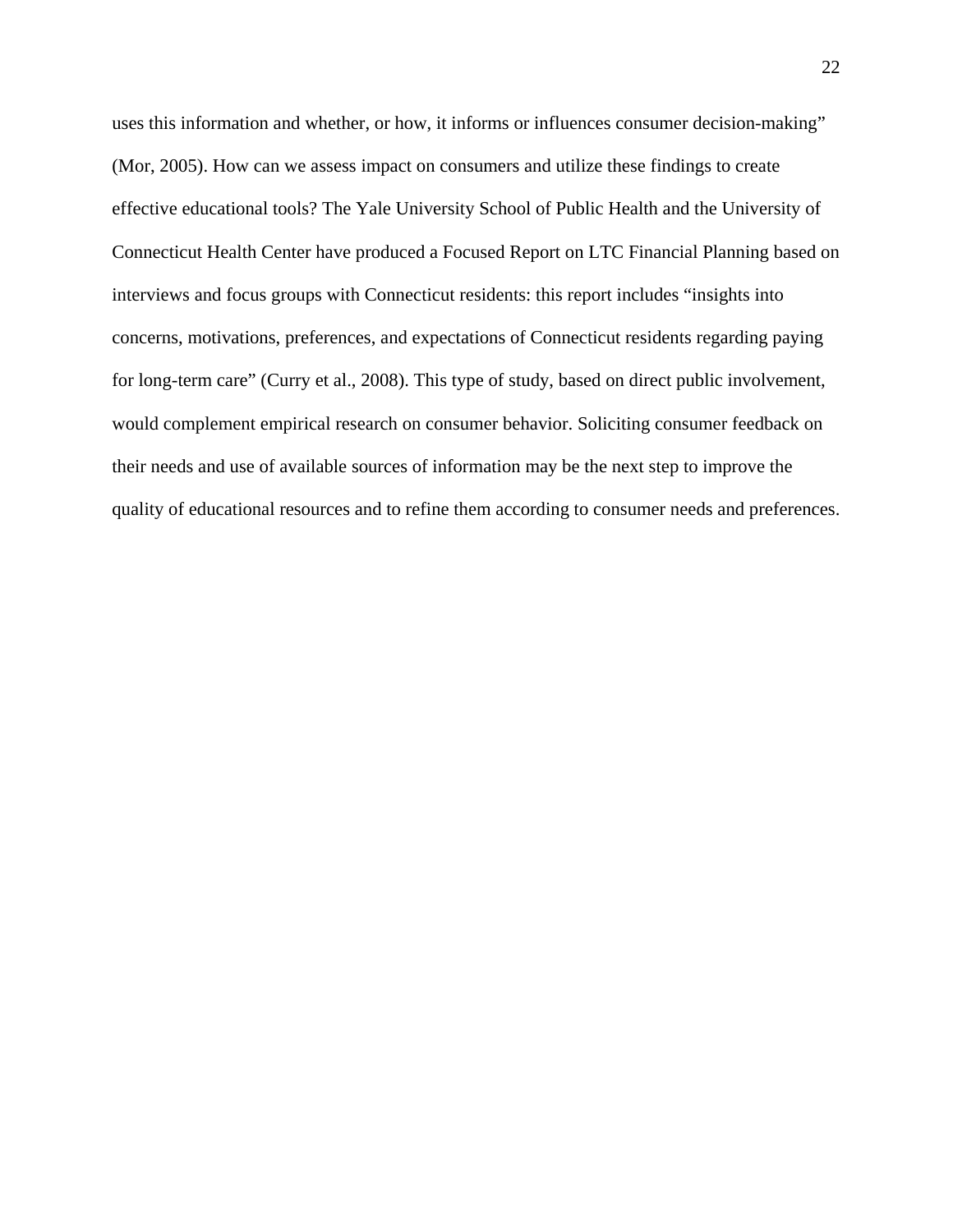#### **Bibliography**

- AARP. "The Costs of Long-Term Care: Public Perception Versus Reality in 2006." December 2006 <[http://www.globalaging.org/elderrights/us/2006/longtermcosts.pdf>](http://www.globalaging.org/elderrights/us/2006/longtermcosts.pdf).
- AARP. "Guide to Long-term Care." April 29, 2008 <[http://www.aarp.org/families/caregiving/guide\\_to\\_longterm\\_care.html>](http://www.aarp.org/families/caregiving/guide_to_longterm_care.html).
- AARP Outreach & Services. "State-by-State Long-term Health Care Costs" June 11, 2008 <http://www.aarp.org/family/caregiving/articles/state-by-state\_long-term.html>.
- Cleary, P. and Edgman-Levitan, S. "Health Care Quality: Incorporating Consumer Perspectives." *The Journal of the American Medical Association* 278.19 (1997): 1608-1612.
- Congressional Budget Office (CBO). "Financing Long-Term Care for the Elderly." April 2004 <http://www.cbo.gov/ftpdocs/54xx/doc5400/04-26-LongTermCare.pdf>.
- Curry, L., Anwuri, K., Robison, J., and Shugrue, N. "Connecticut Long-Term Care Needs Assessment Focused Report I: Financial Planning for Long-Term Care: Individual Expectations and Plans – A Closer Look at Long-Term Care Insurance." January 2008.
- Feldman, P. H., Nadash, P., and Gursen, M. "Improving Communication Between Researchers and Policy Makers in Long-Term Care: Or, Researchers are from Mars; Policy Makers are from Venus." *The Gerontologist* 41:3 (2001): 312-321.
- Houser, Ari N. AARP Public Policy Institute. "Long-Term Care Costs." October 2007 <http://www.aarp.org/research/longtermcare/costs/fs10r\_homes.html>.
- Lipham, Duane. "The Long Term Care Consumer Guide." May 2, 2008 <http://www.ltcconsumerguide.com>.
- "Long Term Care Insurance | Long Term Health Care | Assisted Living Facility, Hospice Care, Nursing Home." May 1, 2008 <http://www.ltc.com>.
- Miller, E. A. and Mor, V. "Out of the Shadows: Envisioning a Brighter Future for Long-Term Care in America." Brown University Center for Gerontology and Health Care Research. Report to the National Commission on for Quality Long Term Care (2006) <h[ttp://www.chcr.brown.edu/PDFS/BROWN\\_UNIVERSITY\\_LTC\\_REPORT\\_FINAL.P](http://www.chcr.brown.edu/PDFS/BROWN_UNIVERSITY_LTC_REPORT_FINAL.PDF)  $DF$ .
- "Mind Your Finances Personal Finance Advice, Tools and Educational Materials" May 5, 2008 <http://mindyourfinances.com/>.
- Mor, V. "Improving the Quality of Long-Term Care with Better Information." *The Milbank Quaterly* 83:3 (2005): 333-364.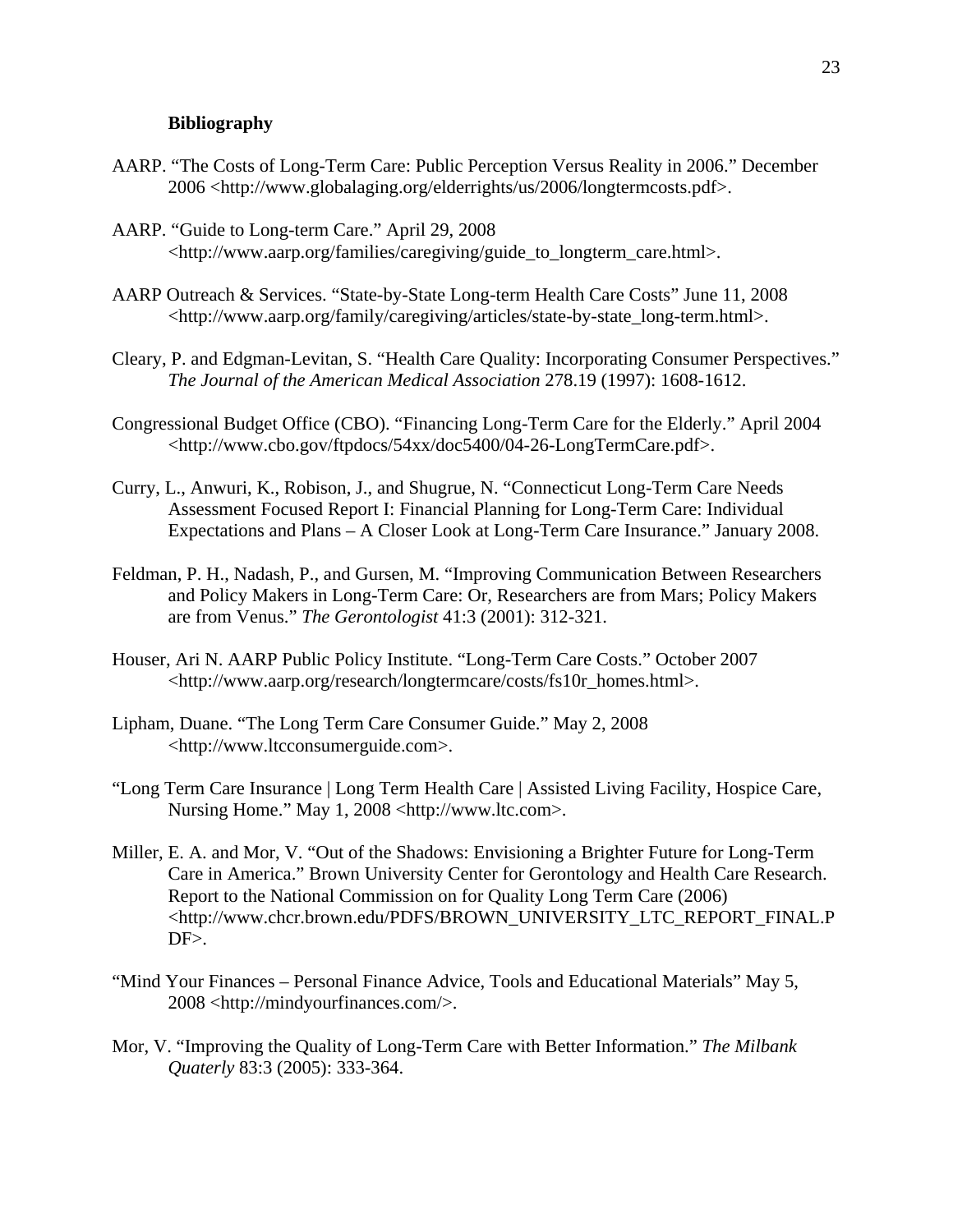- National Health Administrators. "National Health Administrators." 2003-2007 May 1, 2008 <http://www.nha.net>.
- Robison, J., Gruman, C., Curry, L., Shugrue, N., Kellett, K., Porter, M. et al (2007). *Connecticut long-term care needs assessment.* Hartford, CT: University of Connecticut Health Center. Access at: [http://www.uconn-aging.uchc.edu/res\\_edu/assessment.html.](http://www.uconn-aging.uchc.edu/res_edu/assessment.html)
- U.S. Department of Health & Human Services. "Medicare.gov Paying for Long Term Care." April 29, 2008 <http://www.medicare.gov/longtermcare/static/medicare.asp>.
- U.S. Department of Health and Human Services. "National Clearinghouse for Long Term Care." May 1, 2008 <[http://www.longtermcare.gov/LTC/Main\\_Site/index.aspx](http://www.longtermcare.gov/LTC/Main_Site/index.aspx)>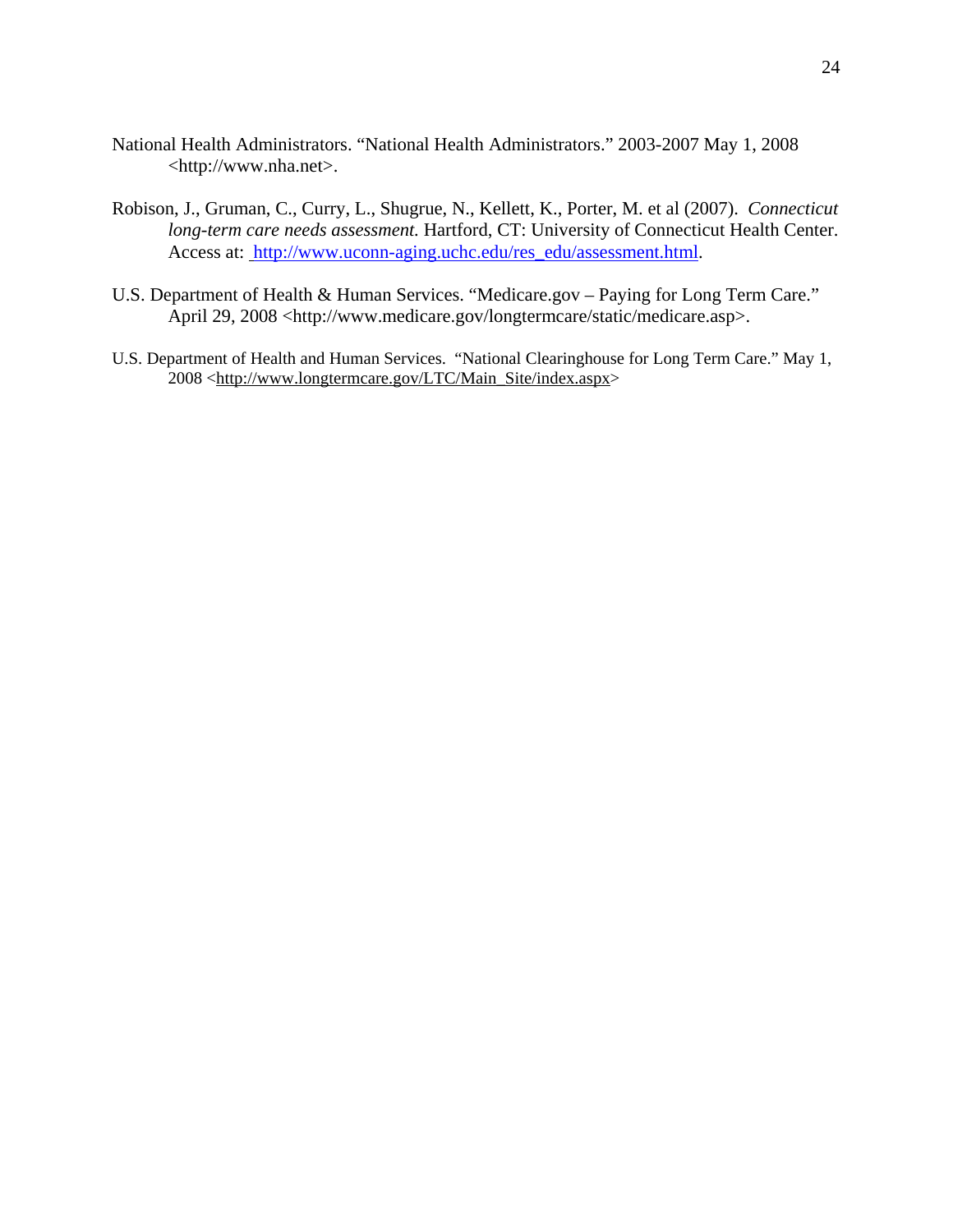## **Appendix A: Summary Table of Evaluated Web Resources**

| Information<br>Sources of                                                                                               | <b>Public Domain:</b><br><b>Medicare.gov</b>                                                                                                  | <b>Private Sector:</b><br><b>LTC.com</b>                                                                                                       | <b>Non-Profit: AARP.org</b>                                                                                                                          | <b>Duane Lipham's Long</b><br><b>Term Care Consumer</b><br><b>Guide:</b><br>Itcconsumerguide.com                                                    |
|-------------------------------------------------------------------------------------------------------------------------|-----------------------------------------------------------------------------------------------------------------------------------------------|------------------------------------------------------------------------------------------------------------------------------------------------|------------------------------------------------------------------------------------------------------------------------------------------------------|-----------------------------------------------------------------------------------------------------------------------------------------------------|
| Does this resource<br>appear credible and<br>trustworthy?                                                               | Yes                                                                                                                                           | Yes                                                                                                                                            | Yes                                                                                                                                                  | Yes                                                                                                                                                 |
| Does this resource<br>present any apparent<br>bias toward some<br>financing options?                                    | No                                                                                                                                            | Yes, in particular toward<br>long-term care<br>insurance.                                                                                      | N <sub>o</sub>                                                                                                                                       | Yes, in particular toward<br>long-term care<br>insurance.                                                                                           |
| Does this resource<br>discuss a<br>comprehensive range<br>of financing options?                                         | Yes                                                                                                                                           | No, lacks details about<br>savings, assets, reverse<br>mortgages, and other<br>similar options.                                                | Yes                                                                                                                                                  | No, lack information<br>about using personal<br>resources and Medicaid.                                                                             |
| <b>Considering its overall</b><br>layout and navigation<br>capabilities, is this<br>resource relatively easy<br>to use? | Yes                                                                                                                                           | Yes                                                                                                                                            | Somewhat problematic,<br>needs improvement on<br>consolidating LTC-<br>related information into<br>one central page.                                 | Somewhat problematic,<br>needs improvement on<br>making all the choices<br>available while browsing<br>and on keeping it all in<br>the same window. |
| What are some special<br>features, if any, and<br>what are their<br>limitations?                                        | An overview table<br>presents a wide range of<br>financing options for the<br>reader to consider<br>collectively; an<br>interactive Long-Term | Consumers can obtain a<br>free rate comparison and<br>buyer's guide in the<br>mail, but only after<br>submitting some<br>personal information. | An interactive long-term<br>care cost calculator and<br>a reverse mortgage<br>calculator are available,<br>but these tools are<br>simplified and the | The consumer may<br>request personalized<br>LTCI quotes and<br>Medicare supplement<br>quotes, but must provide<br>personal information.             |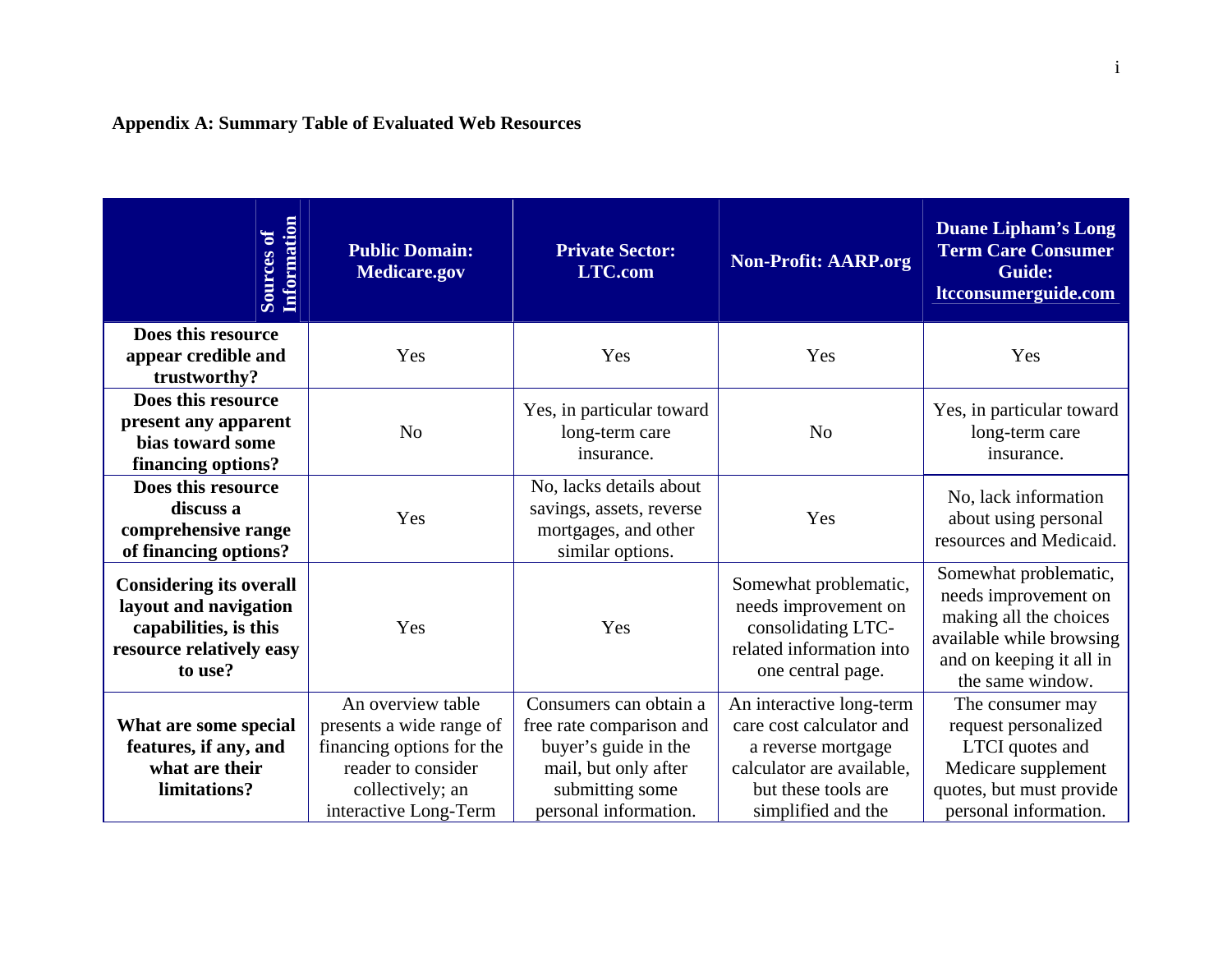| Care Planning Tool        | consumer is expected to   |  |
|---------------------------|---------------------------|--|
| helps narrow down         | know how to interpret     |  |
| financing options based   | the results to make these |  |
| on consumers' responses   | tools useful. No personal |  |
| to a brief questionnaire  | information is required.  |  |
| (which does not require)  |                           |  |
| the individual to submit  |                           |  |
| information to a third    |                           |  |
| party or to reveal his or |                           |  |
| her identity), but does   |                           |  |
| not produce outcomes      |                           |  |
| completely tailored to    |                           |  |
| that individual.          |                           |  |
|                           |                           |  |